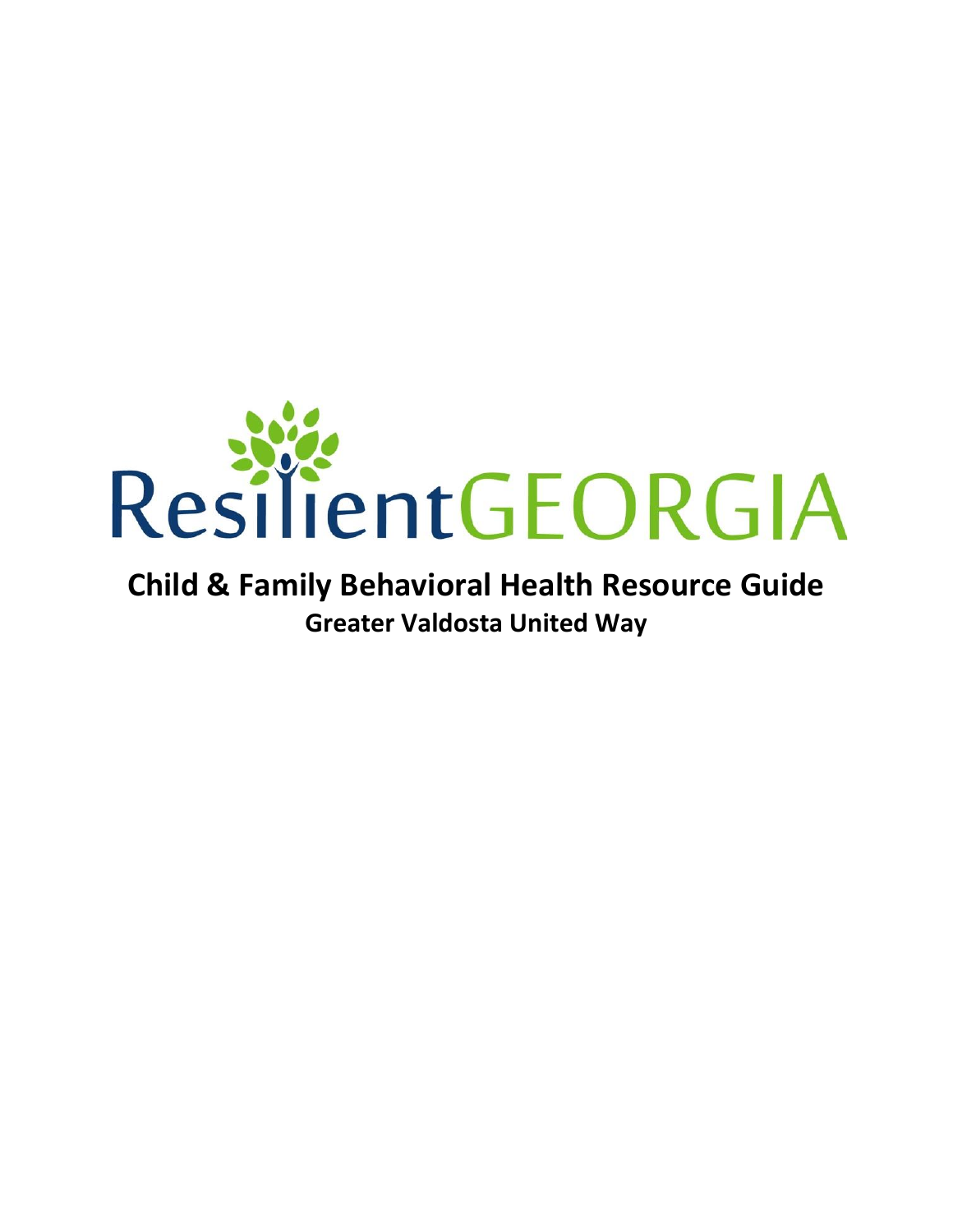## **Table of Contents**

| <b>Local Contacts For:</b>                                           |  |
|----------------------------------------------------------------------|--|
|                                                                      |  |
|                                                                      |  |
|                                                                      |  |
|                                                                      |  |
|                                                                      |  |
|                                                                      |  |
| Select Trauma-Informed & ACEs Prevention Trainings Resources Page 14 |  |
|                                                                      |  |
|                                                                      |  |
|                                                                      |  |



<span id="page-1-0"></span>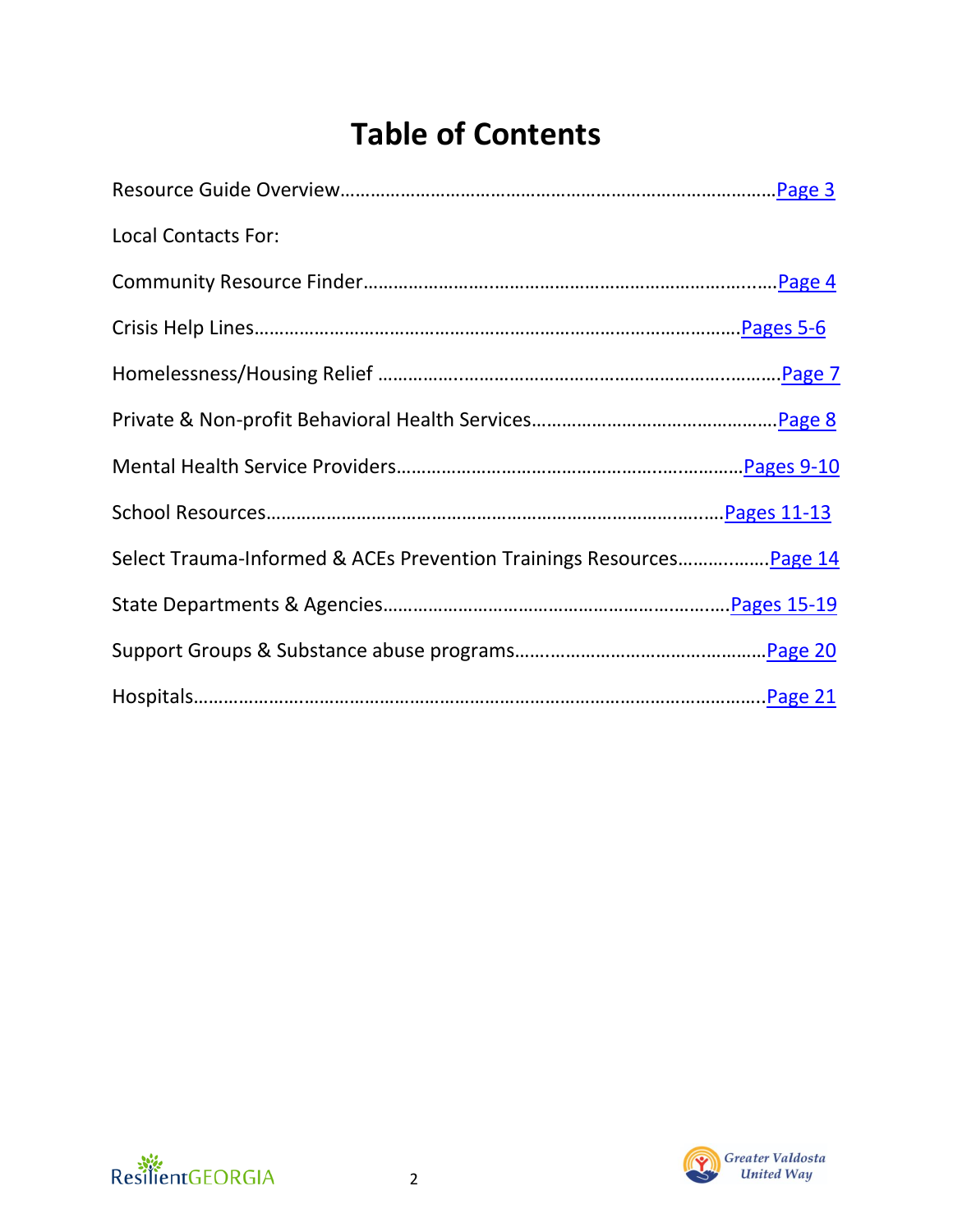## **Resource Guide Overview**

This resource guide includes child and family behavioral health state & local resources with service descriptions and contact information for the counties included in the Resilient Middle Georgia coalition. This document is meant to serve, inform & assist regional coalition's partners, community members & local stakeholders.

This resource guide has been co-produced by Resilient Georgia & Greater Valdosta United Way

| <b>Resilient Georgia</b>                 | <b>Greater Valdosta United Way</b>    |
|------------------------------------------|---------------------------------------|
| Aligning public and private efforts and  | Greater Valdosta United Way's         |
| resources across the state that support  | mission is to create                  |
| resiliency for all persons aged 0-26 and | positive change by bringing resources |
| their families.                          | together to                           |
|                                          | improve people's lives in local       |
|                                          | communities.                          |



**Cook, Echols, Lanier, Lowndes**<br> **Cook, Echols, Lanier, Lowndes** Coalition geographic service area: Berrien, Brooks, Clinch,



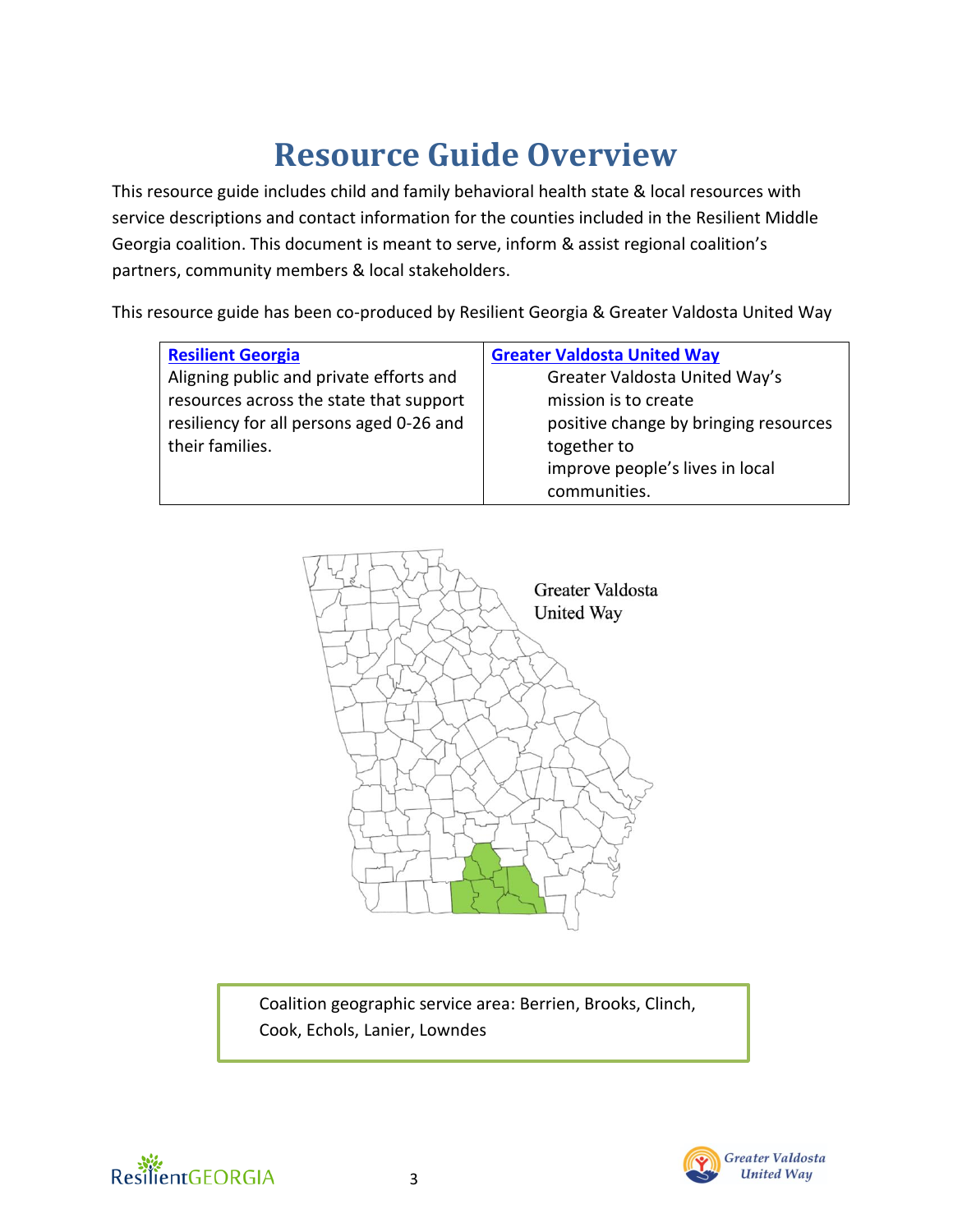## **Community Resource Finder**

### <span id="page-3-0"></span>**State-Wide**

- [Aunt Bertha:](https://www.findhelp.org/) Search tool to find free & affordable behavioral health services by zip code.
- [CSRA Community Resource Guide:](http://www.serenitybhs.com/wp-content/uploads/2018/01/CSRA-Resource-Guide-2017.pdf) comprehensive community resources guide including substance abuse rehab and recovery services for Central Savannah River Area.
- [Georgia Behavioral Health Resource Pocket Guide for Assisting Children and Youth:](https://2gs99b2nh1bc2sicdc3x3myx-wpengine.netdna-ssl.com/wp-content/uploads/sites/21/2018/06/Youth-Pocket-Guide-rev.pdf) Pocket guide of behavioral resources for children and adolescents in the state prepared by NAMI Georgia. Last updated 06/21/2018.
- [Georgia Center for Resources and Support:](https://www.gacrs.org/services/community-resources) Statewide project to increase supportive services and trainings for adoptive and foster families across the state.
- [Middle Georgia Community Action Agency:](https://www.mgcaa.org/) Providing community services including head start, housing & energy; [rsthomas.mgcaa@gmail.com](mailto:rsthomas.mgcaa@gmail.com)
- [Psychology.com:](http://www.psychology.com/therapist/) National directory searchable by city & state or zip code to find licensed therapists in the area.
- [Peach State Health Plan Community Resources:](https://www.pshpgeorgia.com/content/dam/centene/peachstate/pdfs/PSHP-Community%20Resource%20Guide-1017.pdf) Community and family resources in Georgia categorized by regions. Last updated, 2017.
- [Sunshine Behavioral Health:](https://www.sunshinebehavioralhealth.com/georgia/) Provides directory to find free addiction treatment resources nearby; 855-951-4874, [contact@sunshinebh.com](mailto:contact@sunshinebh.com)
- [The Help List:](https://www.thehelplist.com/states/georgia) Find local community based services including housing and food assistance on the county level.
- [United Way 2-1-1:](http://r20.rs6.net/tn.jsp?f=0017ancjjn7FjwNb1Ufp9WDpsZOiAr6J788i4OqLADc3KIVU8d_iAbrin-joXsRuomHCp1_i4HTfbqqaZKF2k2QspJLUDjkuX0is6X1t78qorCvx5OHo2vGDS12gFbfiJHRv1XOd682ASZYCvxNNJ5YdGA9JaecBN8z8ldlGgDcUirMyCOXDO1evA==&c=jHSP0aI-A0jO2FCVVDQrCNoR_8CviQQPH9rqu4GtfdwM-vWul6oK3w==&ch=xD_5pNLsJiBQ72BRQeWqevDQsmjxbd_v8yglJBtq7J--8EeqLCpg4w==) 24/7 Referral service that connects community members with various social services including mental health services such as children's/adolescent psychiatric hospitals, community mental health agencies, and crisis lines. Call 2-1-1 or (404) 614-1000.
- [Vitadox:](https://www.vitadox.com/) wide-ranging search tool to find information such as contact information, language, and specialty area, about doctors and therapists in city and state.

#### **Berrien County**

• [Berrien County Resource Directory:](https://greatstartberrien.org/wp-content/uploads/2017/02/Berrien-County-Resource-Directory-2016.pdf) Resource guide for all services including directory for mental health, substance abuse, domestic violence & sexual assault services in Berrien County. Last updated, 2016.

### **Clinch County**

• [Unison Behavioral Health Community Resource Guide:](https://unisonbehavioralhealth.com/images/Resource-Directory.pdf) diverse community resources and services for counties served by Unison Behavioral Health. Last updated, 2020.

### **Lowndes County**

• [Lowndes County Social Services Directory:](http://www.socialservicesdatabase.com/wp-content/uploads/2019/04/Lowndes-County-Social-Services-Directory.pdf) Directory of essential social services in Lowndes County prepared by Social Services Database, Inc. Last updated, May 2019.



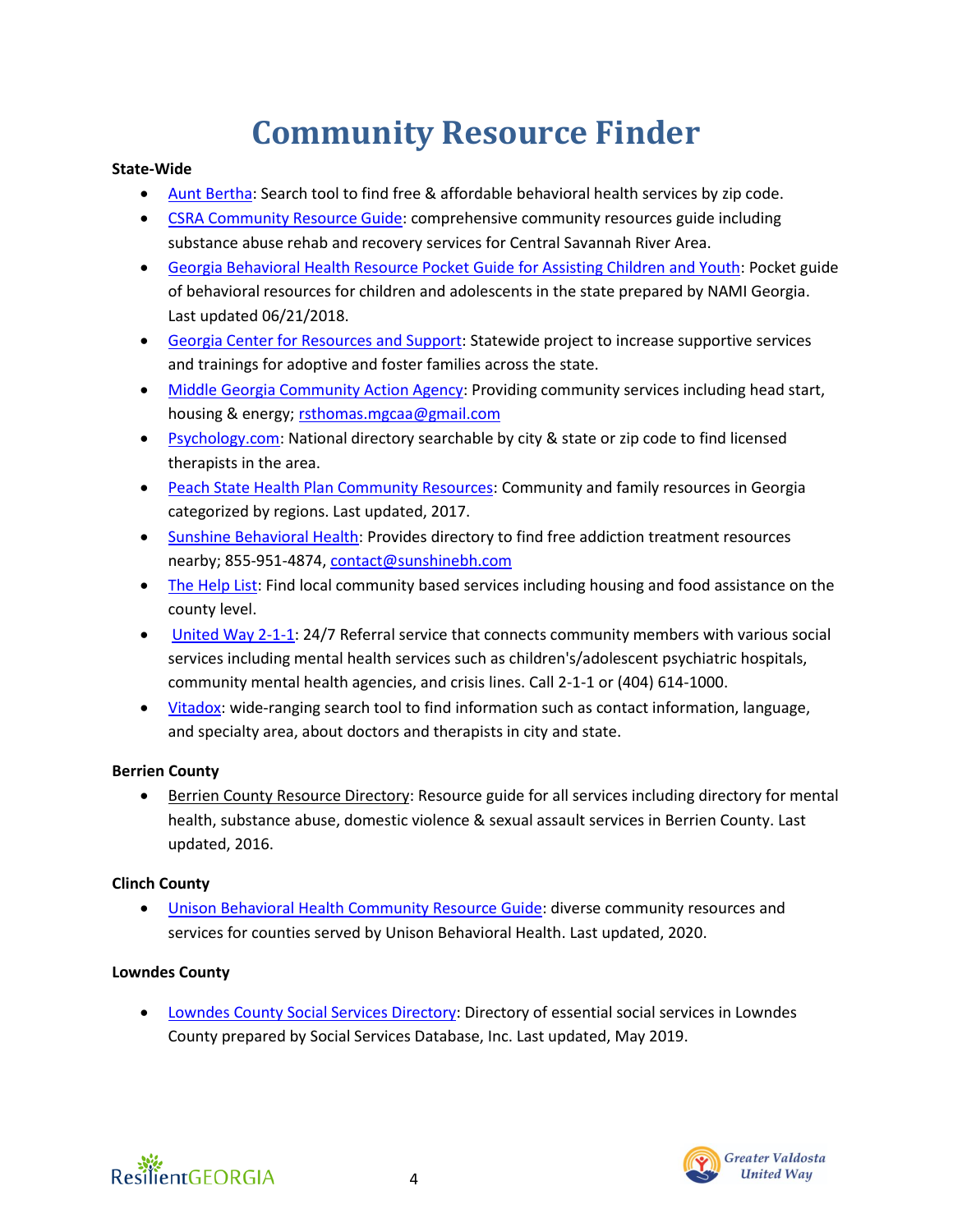## **Crisis & Help Line**

<span id="page-4-0"></span>National (Within the U.S.)

- National Suicide Prevention Lifeline: 1-800-273-8255
- National Hopeline Network: 1-800-784-2433
- Trevor Project (LGBTQIA+): 1-866-488-7386
- Crisis Text Line: Text HOME 741741
- SAMHSA Disaster Distress Helpline: Call or Text 1-800-985-5990

#### State-Wide

- 24/7 Crisis Line & Safe House of Central Georgia: 478-745-9292
- 24/7 Georgia department of Public Health: 1-866-PUB-HLTH
- 24-hours Georgia domestic violence hotline: 1-800-334-2836
- Adult Protective Services: 1-888-774-0152
- Child Protective Services: 1-855-422-4453
- Children 1st Information and Referral Center: (M-F; 8AM 5PM): 1-855-707-8277
- DECAL's SEEDS Helpline: 1-833-354-4357
- DPH's Help Me Grow: 1-888-457-4769
- Georgia Crisis and Access Line (GCAL): 1-800-715-4225
- Georgia Family Healthline (M-F; 8AM-5PM):1-800-300-9003
- Georgia Foodstamps/SNAP/TANF/Medicaid Information: 1-877-423-4746
- Georgia Home Visiting Program: 1-855-707-8277
- Georgia Poison Center: 1-800-222-1222
- Middle GA Alliance to End Regional Trafficking (MG-Alert) Hot line: 1-888-373-7888
- NAMI GA Helpline: Crisis Line: 1-800-273-8255; text "NAMI" to 741741 (24/7).
- Partnership for Prescription Assistance: 1-888-477-2669
- Peer2Peer Warm line (24 hour peer support, not a crisis line): 888-945-1414
- Prevent Child Abuse Georgia (M-F; 8AM 6PM): 1-800-244-5373
- Statewide Georgia Hotline for Domestic Minor Trafficking: 1-844-842-3678
- The Haven (for sexual assault & domestic violence; M-F, 8AM 5PM): 1-800-334-2836
- Transitional Family Services Crisis Line: 706-305-8574
- United Way: 2-1-1

#### Berrien County

- Berrien County Sheriff's Office: 229-686-7071
- South Central Georgia Red Cross: 229-242-7404
- The Haven (for sexual assault & domestic violence): 229-244-1765

#### Brooks County

- Brooks County Sheriff's Office: 229-263-7558
- South Central Georgia Red Cross: 229-242-7404
- The Haven (for sexual assault & domestic violence): 229-244-1765

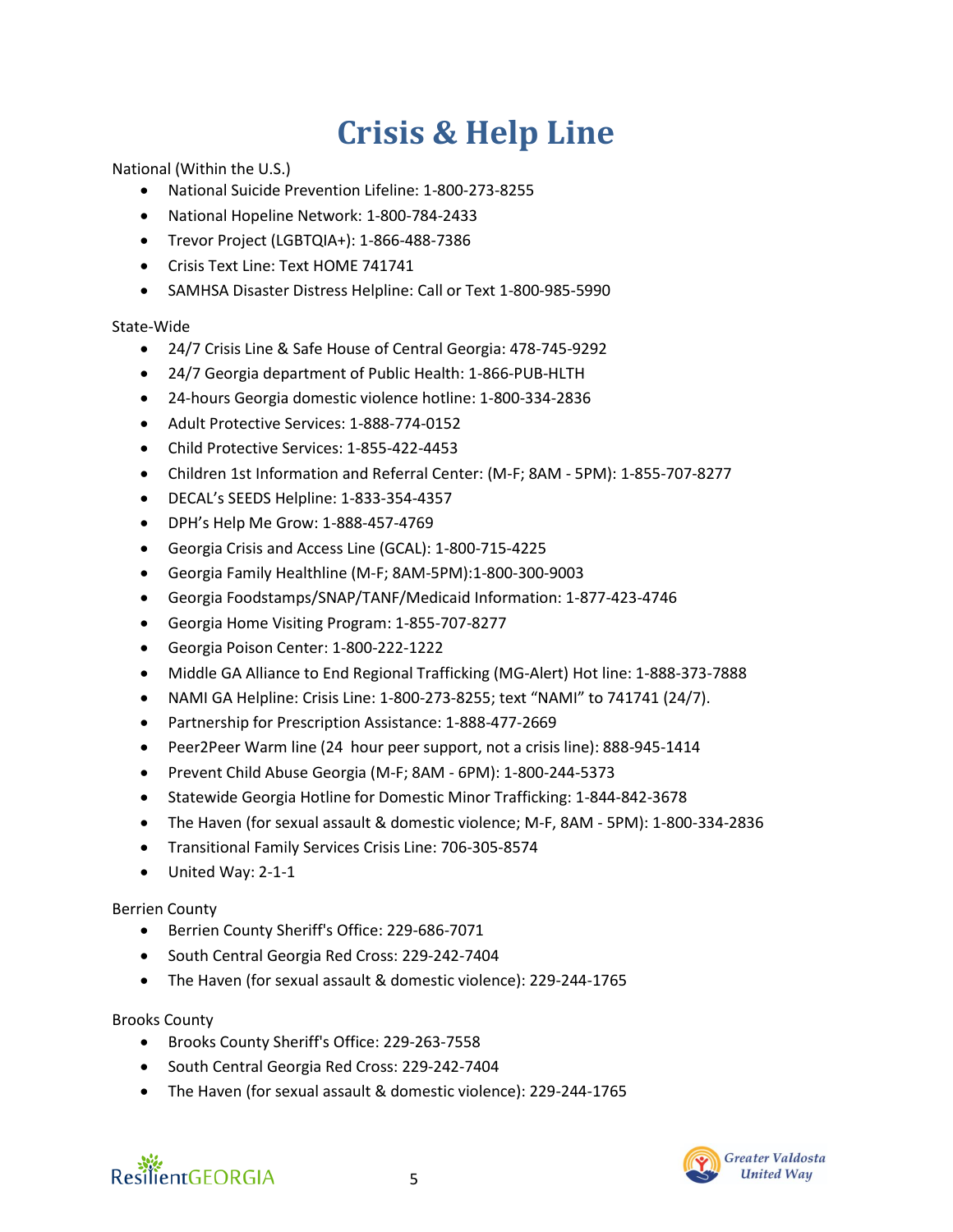Clinch County

- Clinch County Sheriff's Office: 912-487-5316
- South Central Georgia Red Cross: 229-242-7404
- The Haven (for sexual assault & domestic violence): 229-244-1765

Cook County

- Cook County Sheriff's Office: 229-896-7471
- South Central Georgia Red Cross: 229-242-7404
- The Haven (for sexual assault & domestic violence): 229-244-1765

Echols County

- Echols County Sheriff's Office: 229-559-5603
- South Central Georgia Red Cross: 229-242-7404
- The Haven (for sexual assault & domestic violence): 229-244-1765

Lanier County

- Lanier County Sheriff's Office: 229-482-3545
- South Central Georgia Red Cross: 229-242-7404
- The Haven (for sexual assault & domestic violence): 229-244-1765

Lowndes County

- Lowndes County Sheriff's Office: 229-671-2900
- South Central Georgia Red Cross: 229-242-7404
- The Haven (for sexual assault & domestic violence): 229-244-1765

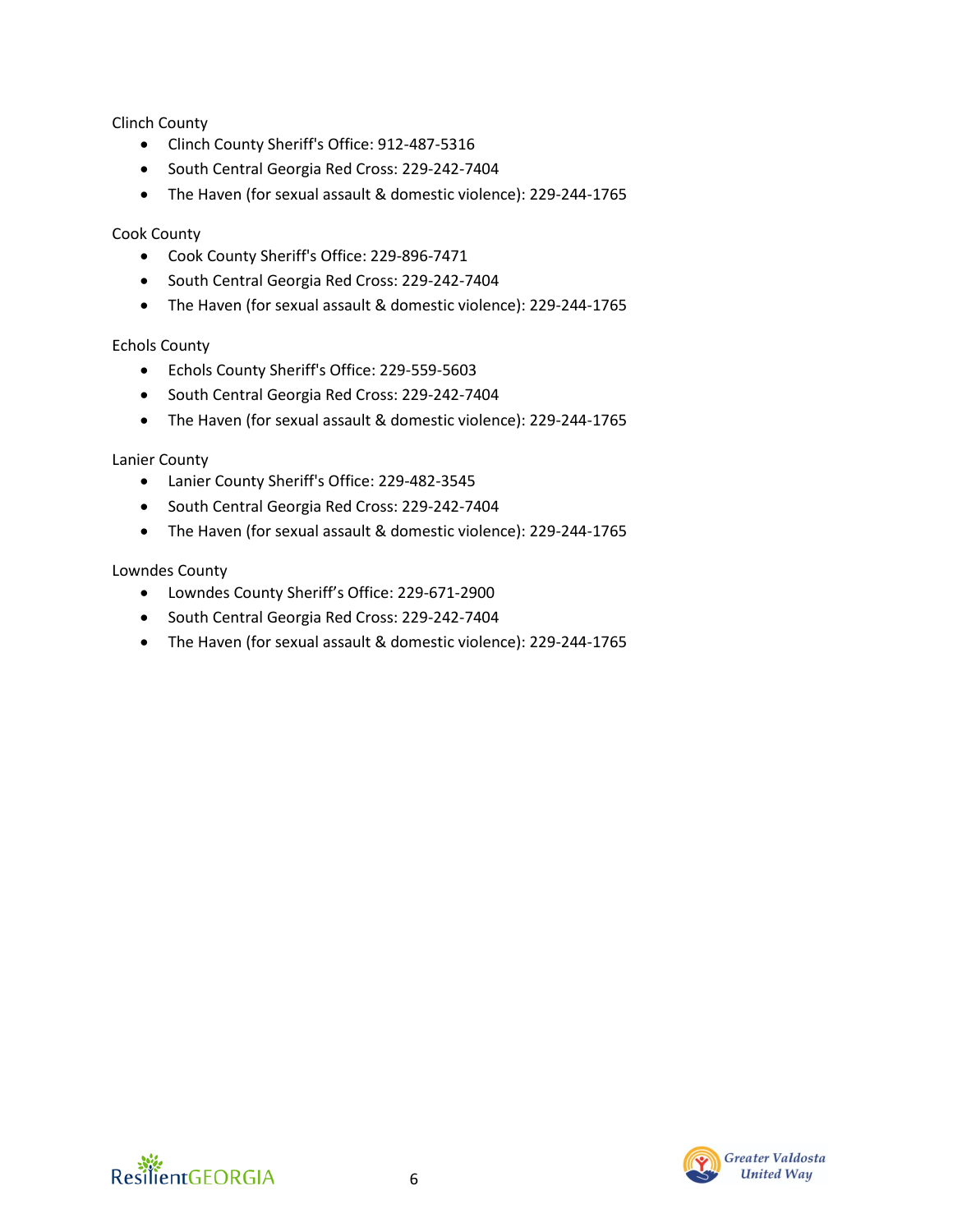# **Homelessness/Housing Relief**

<span id="page-6-0"></span>[Brother Charlie Rescue Center;](https://brothercharliesres.wixsite.com/mysite?fbclid=IwAR2R0MfxxaQuF63tJ76ojqSXGq4QlDl-upJtY-Tkp8Y0TkdqqqrTg9DY5jU) 326 Beech Street Tifton, GA; 229-382-0577

[LAMP-](https://www.lampinc.org/)New Horizons Dev. Center; 714 Charlton Street Valdosta, GA; 229-245-7157

The Meeting Place II - [Transitional Center for Homeless Women;](https://www.themeetingplace2inc.org/) 2717 Windemere Dr Ste D Valdosta, Georgia; 229-262-2091

The Salvation Army - [Emergency Men's Shelter;](https://salvationarmygeorgia.org/Valdosta/) 317 Virginia Ave Valdosta, GA; 229-232-4724

[Tiftarea House of Hope;](https://www.tiftareahouseofhope.org/) 602 W 3rd St Tifton, GA; 229-396-5990



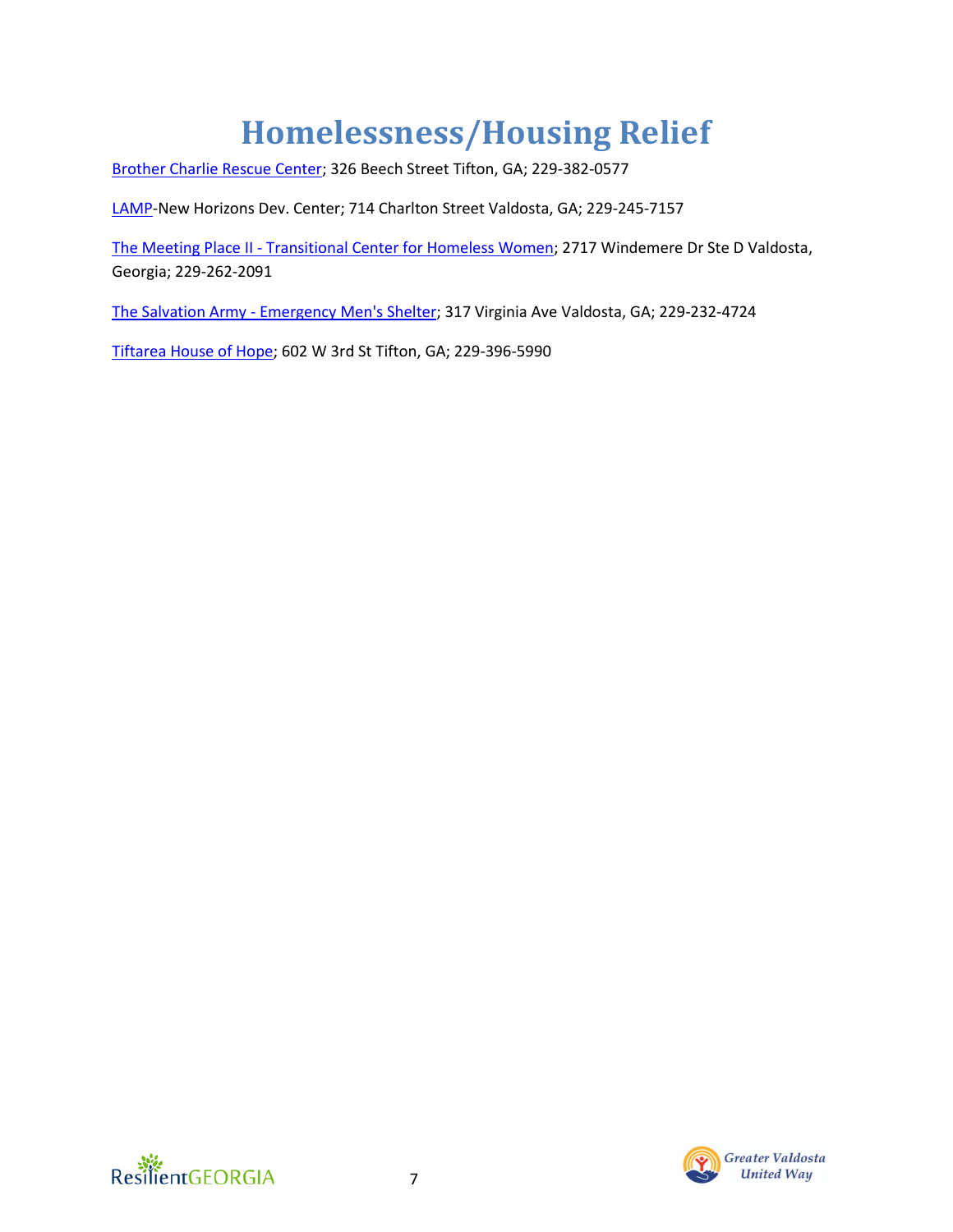### <span id="page-7-0"></span>**PRIVATE, NON-PROFIT & COMMUNITY BEHAVIORAL HEALTH SERVICES**

**[AR Psychiatric And Counseling Center](http://www.arpccenter.com/)**: provides counseling and psychiatric services for a full spectrum of psychiatric problems including mood disorders through licensed psychiatrist & counselors, [arpsych@att.net](mailto:arpsych@att.net)

• Valdosta Office: 3312 D North Oak Ext. St., Valdosta, GA 31605; 229-244-2030

[Choices For Life Of Georgia:](https://www.choicesforlifecfc.com/outpatient-2/) DBHDD Tier 2 Behavioral Health Service provider for outpatient traumafocused services including counseling for mental health management; 229-244-1707; [recruitment.training@cflfostercare.com](mailto:recruitment.training@cflfostercare.com)

• 2200 N. Patterson Street Valdosta, GA 31602

**[Christian Counseling Services of South Georgia](https://www.ccssga.com/)**: provides counseling services for children, adults and families for varied needs including for situational Depression and drug dependency; 229-244-5754, [ccsvaldosta@gmail.com](mailto:ccsvaldosta@gmail.com)

• CrossPointe Valdosta; 4100 North Valdosta Road, Valdosta, GA 31602

[EnSpire Counseling & Wellness, LLC:](https://www.enspirecounselingandwellness.com/) provides a wide array of mental health services ranging from individual counseling to different therapies; 229-262-1000

• 3790 Old US Hwy 41 N, Suite A Valdosta, GA, 31602, US

[PeaceWay Counseling and Mediation Services Inc.:](http://peacewaycounseling.com/) provides a wide array of mental health services to individuals, families, and groups, including for child abuse and trauma; 229-333-2351

• 2405 Bemiss Rd. Valdosta GA 31602

[Penfield Addiction Ministries:](https://www.penfieldaddictionministries.org/alapaha-georgia-rehabs-near-me) provides faith-based individual and group counseling along with individualized treatment plans for substance use disorder; 706-453-7929

• Alapaha Campus: 15320 Highway 129 Alapaha, GA 31622

[The Haven:](https://www.valdostahaven.org/) provides temporary shelter and other services including individual and family therapy to survivors of domestic violence and sexual assault. Serving Atkinson, Berrien, Brooks, Clinch, Colquitt, Cook, Echols, Lanier, and Lowndes counties.

• [admin@valdostahaven.org;](mailto:admin@valdostahaven.org) 229-244-1765

[Therapy Center Counseling & Consultation:](https://www.therapycentercounseling.com/) private counseling center providing child/adolescent therapy, individual & family mental health services. 229-244-9688[; therapy@therapycentervaldosta.com](mailto:therapy@therapycentervaldosta.com)

• 1817 Green Cir, Valdosta, GA 31602

[Treatment Center of Valdosta:](https://www.tcaclinics.com/valdosta/) provides comprehensive substance abuse disorder treatment services that include psychiatric evaluation, crisis intervention and specialized counseling; 229-242-4673, [vdirector@tcaclinics.com](mailto:vdirector@tcaclinics.com)

• 2301 University Dr C, Valdosta, GA 31602



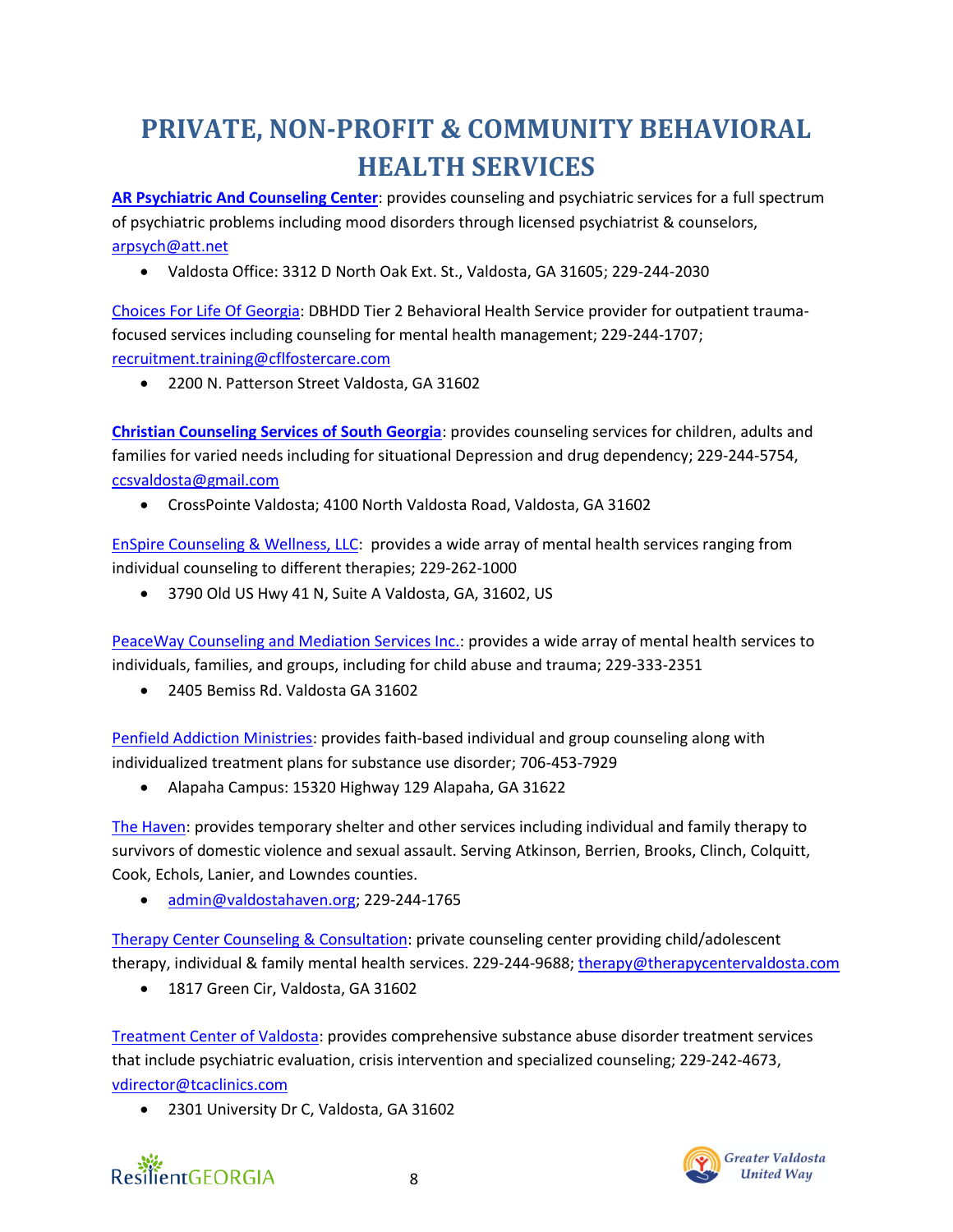### **Mental Health Service Providers**

<span id="page-8-0"></span>The table below is an attempt to quantify and capture an exhaustive list of the multiple behavioral and mental health practitioners in the following counties: Berrien, Brooks, Clinch, Cook, Echols, and Lanier. Lowndes county and surrounding larger counties were excluded because of their size and ready availability of these providers.

| <b>Mental Service Provider</b> | <b>Service</b>                | <b>Contact: Phone</b> | Location             |
|--------------------------------|-------------------------------|-----------------------|----------------------|
|                                |                               | number                |                      |
| <b>Jessica Wheeler, LMFT</b>   | Marriage & Family             | 229-686-6449          | 427 East Dennis Ave, |
|                                | Therapist, MS, LMFT           |                       | Nashville GA         |
| Monica Purvis, LPC             | MEd, LPC, NCC                 | 229-560-1223          | 6243 S Coffee Rd,    |
|                                |                               |                       | Nashville, GA        |
| Virginia C Hogan               | <b>LPC</b>                    | 229-792-8498          | Nashville, GA        |
| Lindsay Scarpate               | Marriage & Family             | 229-448-4501          | Quitman, GA          |
|                                | Therapist, MS, LMFT           |                       |                      |
| Emma Thomas Lopez, DSW         | Counselor                     | 229-292-4361          | 118 Albany St        |
|                                |                               |                       | Morven, GA           |
| Sheryl T East, LMSW            | Counselor                     | 229-412-3127          | 80 Cypress TRL       |
|                                |                               |                       | Lakeland, GA         |
| Kelly Hodge, LCSW              | Counselor                     | 912-470-9492          | 49 Water Lily Way    |
|                                |                               |                       | Lakeland, GA         |
| Jennifer Washington            | Counselor                     | 229-560-1873          | 6675 Brookridge      |
|                                |                               |                       | Drive Hahira, GA     |
| Joyce A Deberry                | Social Worker                 | 478-334-9694          | 178 Highway 125 Ray  |
|                                |                               |                       | City, GA             |
| Miranda M Robinson             | Social Worker                 | 229-560-0231          | 95 Oak St Ray City,  |
|                                |                               |                       | GA                   |
| <b>Philip G Simmions</b>       | Social Worker                 | 850-933-5018          | 7007 Jackson RD      |
|                                |                               |                       | Quitman, GA          |
| Amanda D Hall, LCSW            | <b>Clinical Social Worker</b> | 229-896-4559          | 1905 S Hutchinson    |
|                                |                               |                       | Ave Adel, GA         |
| <b>Chastidy Boutin</b>         | Social Worker                 | 229-896-4559          | 1905 S Hutchinson    |
|                                |                               |                       | Ave Adel, GA         |
| Markescia B Corker, LMSW       | Social Worker                 | 229-896-4559          | 1906 S Hutchinson    |
|                                |                               |                       | Ave Adel, GA         |
| Octavia Faulk, MSW, ED.S       | Social Worker                 | 229-300-7480          | 105 Wyoming St Adel, |
|                                |                               |                       | GA                   |
| Cleona M Griffin               | Social Worker                 | 229-896-4559          | 1905 S Hutchinson    |
|                                |                               |                       | Ave Adel, GA         |
| Caryl L Gulley, LMSW           | Social Worker                 | 229-896-4559          | 1905 S Hutchinson    |
|                                |                               |                       | Ave Adel, GA         |
| Joyce W Johnson, LMSW          | Social Worker                 | 229-896-4559          | 1905 S Hutchinson    |
|                                |                               |                       | Ave Adel, GA         |
| Robin D Macon                  | Social Worker                 | 229-896-4559          | 1905 S Hutchinson    |
|                                |                               |                       | Ave Adel, GA         |
| Pamela L Oliver, LMSW          | Social Worker                 | 229-896-4559          | 1905 S Hutchinson    |



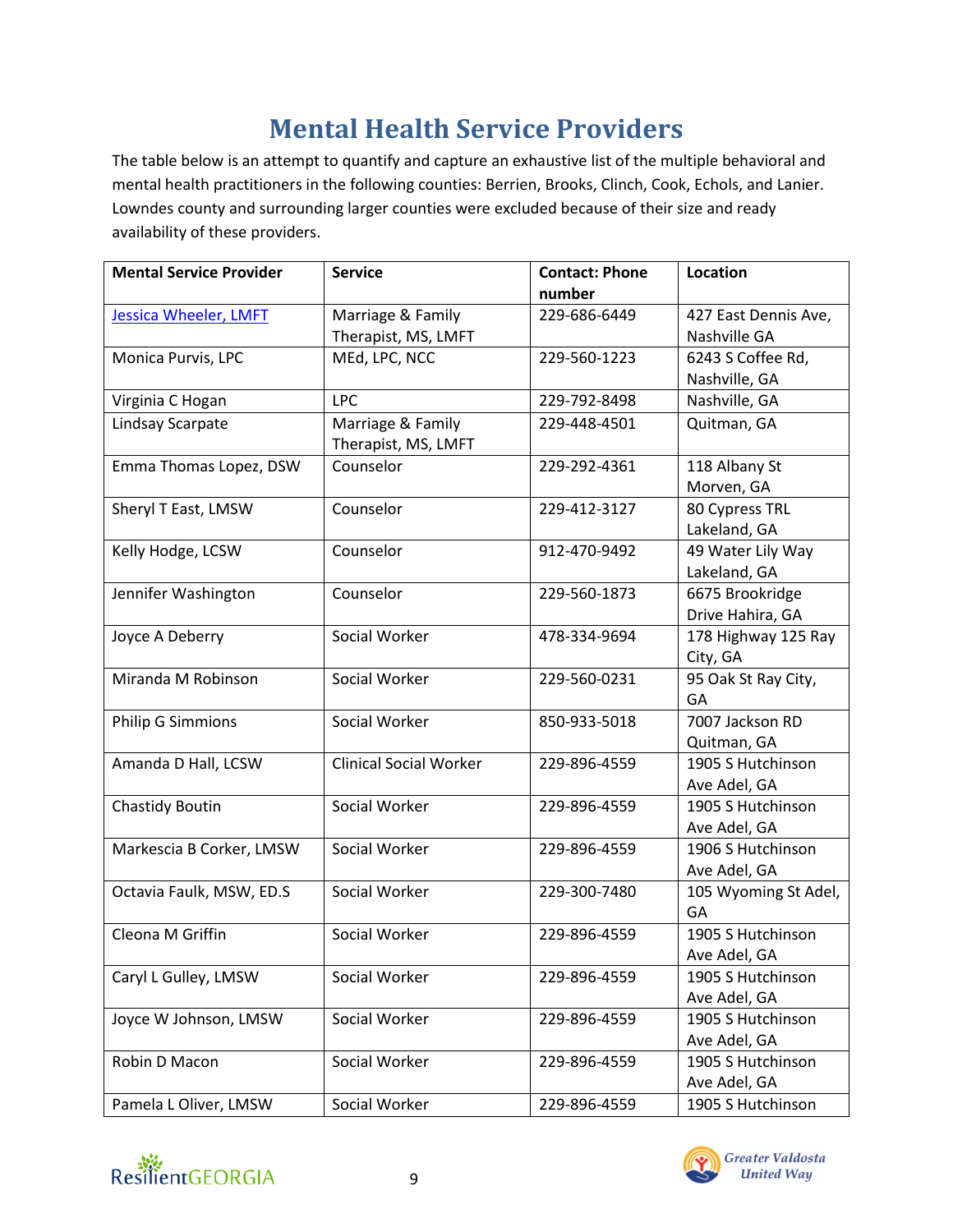|                                  |                               |              | Ave Adel, GA                      |
|----------------------------------|-------------------------------|--------------|-----------------------------------|
| Laura C Croft                    | Social Worker                 | 229-563-5318 | 11 Chadwick LN                    |
|                                  |                               |              | Lakeland, GA                      |
| Institute for Family Systems     | Social Worker                 | 229-559-8597 | 308 West Collins Ave              |
| Support                          |                               |              | Lake Park, GA                     |
| Lynn K Luria, MSW                | Social Worker                 | 229-588-1696 | 7315 Wind Chase DR                |
|                                  |                               |              | Hahira, GA                        |
| Glenn H Ritchie, BA              | Social Worker                 | 229-834-6496 | 6943 Simpson RD                   |
|                                  |                               |              | Hahira, GA                        |
| Summer M Mingo, M.Ed.,           | <b>Behavior Analyst</b>       | 850-345-8336 | 113 Southside Dr.                 |
| <b>BCBA</b>                      |                               |              | Nashville, GA                     |
| Bonnie M Watson, BCABA           | <b>Behavior Analyst</b>       | 229-507-7156 | 7778 Val DeL Rd Adel,             |
|                                  |                               |              | GA                                |
| Kimberly Taylor, RBT             | <b>Behavior Analyst</b>       | 727-277-0500 | 22 Jacobs Walk                    |
| Amanda H Tillman, LMFT           | Marriage & Family             | 229-896-4559 | Lakeland, GA<br>1905 S Hutchinson |
|                                  | Therapist                     |              | Ave Adel, GA                      |
| Tonyia Wilson, LPC               | Counselor                     | 229-548-8591 | 101 S Maple St. Adel,             |
|                                  |                               |              | GA                                |
| Veronica Denise Williams,        | Counselor                     | 229-896-4559 | 1905 S Hutchinson                 |
| M.ED., LPC                       |                               |              | Ave, , Adel, GA                   |
| Monica Lynn Stalvey, LPC         | Counselor                     | 229-896-4559 | 1905 S Hutchinson                 |
|                                  |                               |              | Ave, , Adel, GA                   |
| <b>Hope Hodges</b>               | Counselor                     | 229-896-4559 | 1905 S Hutchinson                 |
|                                  |                               |              | Ave, , Adel, GA                   |
| Kimberly Wagner, LPC, CRC        | Counselor                     | 229-300-8644 | 533 Judy Ann Dr,,                 |
|                                  |                               |              | Hahira, GA                        |
| Jennifer Washington              | Counselor                     | 229-560-1873 | 6675 Brookridge                   |
|                                  |                               |              | Drive, Hahira, GA                 |
| Shaun T. Eilders, LPC            | Counselor                     | 229-560-2692 | 5671 Boys Ranch Rd,               |
|                                  |                               |              | Hahira, GA                        |
| Belinda Dukes Eilders, LPC       | Counselor                     | 229-292-8003 | 5671 Boys Ranch Rd,,              |
|                                  |                               |              | Hahira, GA                        |
| Franklin Dewayne Brown,          | Counselor                     | 229-412-3452 | 5310 Golf Dr, Lake                |
| <b>LPC</b>                       |                               |              | Park, GA                          |
| Iretha W Woods, LPC              | Counselor                     | 229-263-8218 | 104 W Johnson St,<br>Quitman, GA  |
| <b>Brouillard Virginia Brown</b> | Counselor                     | 229-548-3000 | 707 N Washington St,              |
|                                  |                               |              | Quitman, GA                       |
| Dr. Rich Vodde                   | <b>Clinical Social Worker</b> | 229-630-9335 | 5990 Dykes Pond Rd,               |
|                                  |                               |              | Lake Park, GA                     |
| Luther Sayers, LCSW              | <b>Clinical Social Worker</b> | 229-263-4531 | 907 N Court St,                   |
|                                  |                               |              | Quitman, GA                       |
| Adam Castleberry, PSY.D          | Psychologist                  | 292-588-1985 | 1013 Egret Way, Lake              |
|                                  |                               |              | Park, GA                          |
| <b>Whitney Pierce</b>            | <b>Behavior Technician</b>    | 229-300-1389 | 4194 Silver Gln,                  |
|                                  |                               |              | Hahira, GA                        |



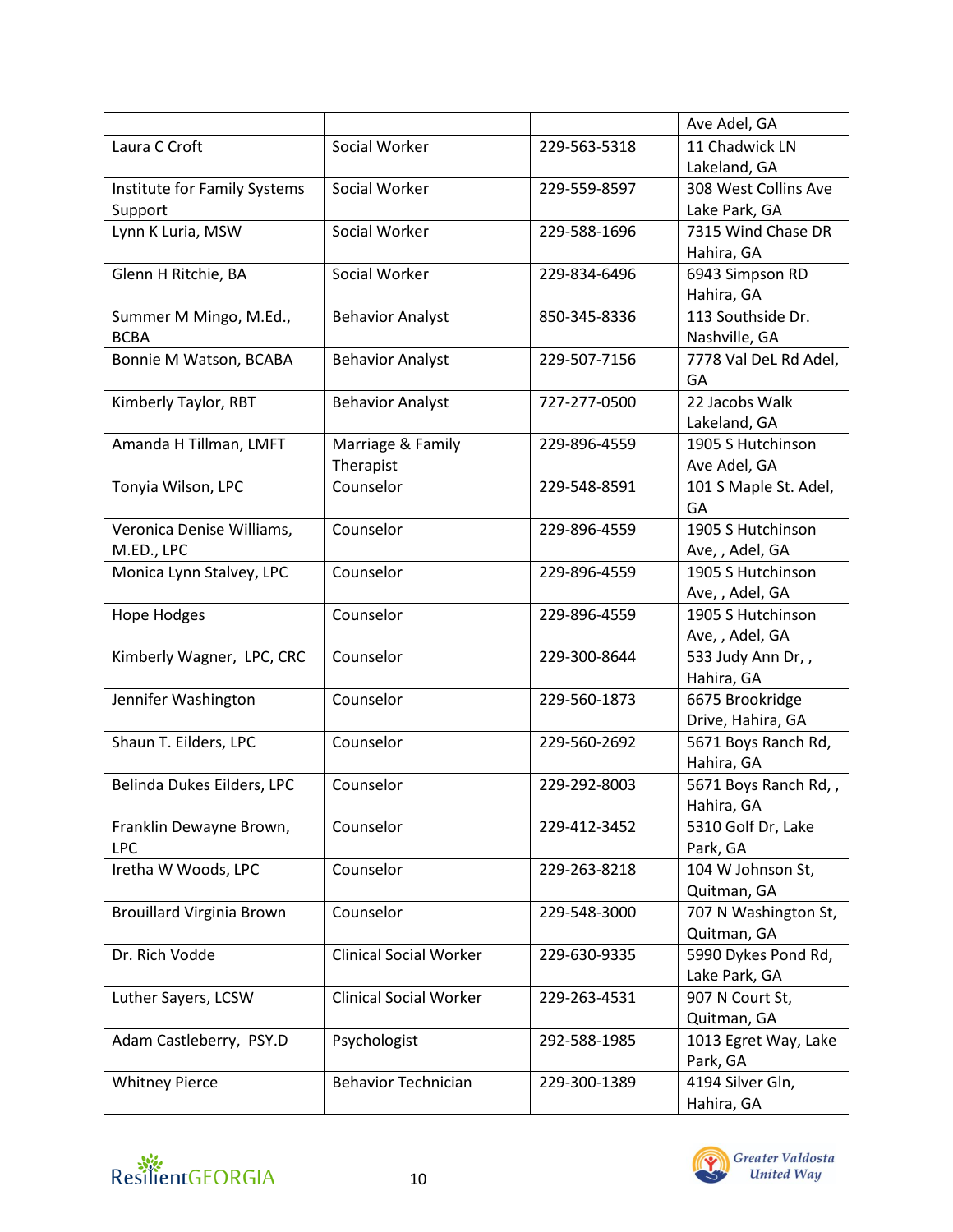# **SCHOOL RESOURCES**

#### <span id="page-10-0"></span>**Board of Public Education**

- Berrien County
	- o Superintendent: Robin Marcrum; (229) 686-2081, [robin.marcrum@berrien.k12.ga.us](mailto:robin.marcrum@berrien.k12.ga.us)
	- o [School Board Members](https://simbli.eboardsolutions.com/Index.aspx?S=4012)
- **Brooks County** 
	- o Superintendent: Vickie Reed, Ed.D; 229-588-2340
	- o [School Board Members](https://simbli.eboardsolutions.com/index.aspx?s=4017)
- Clinch County
	- o Superintendent: Dr. Lori James; 912-487-5321, [ljames@clinchcounty.com](mailto:ljames@clinchcounty.com)
	- o [School Board Members](https://simbli.eboardsolutions.com/Index.aspx?S=4039)
- Cook County
	- o Superintendent: Dr. Tim Dixon; 229-896-2294, [timdixon@cook.k12.ga.us](mailto:timdixon@cook.k12.ga.us)
	- o [School Board Members](https://simbli.eboardsolutions.com/Index.aspx?S=4045)
- **Echols County** 
	- o Superintendent: Shannon King; 229-559-5734
	- o [School Board Members](https://simbli.eboardsolutions.com/Index.aspx?S=4061)
- **Lanier County** 
	- o Superintendent: Mrs. Anita Watson; (229) 482-3966, [anita.watson@lanier.k12.ga.us](mailto:anita.watson@lanier.k12.ga.us)
	- o [School Board Members](https://simbli.eboardsolutions.com/Index.aspx?S=4100)
- Lowndes County: Lowndes County Schools
	- o Superintendent: Mr. Wes Taylor; 229-316-1822, [westaylor@lowndes.k12.ga.us](mailto:westaylor@lowndes.k12.ga.us)
	- o [School Board Members](https://simbli.eboardsolutions.com/Index.aspx?S=4106)
- Lowndes County: Valdosta City Schools
	- o Superintendent: Dr. William Todd Cason; 229-671-6053; [tcason@gocats.org](mailto:tcason@gocats.org)
	- o [School Board Members](https://simbli.eboardsolutions.com/Index.aspx?S=4166)

### **Colleges & University Student Health/Counseling Services**

- Abraham Baldwin Agricultural College: Provides drop-in, personal and group counseling and [crisis response services;](https://www.abac.edu/counseling-center/) 229-391-5135.
- Georgia Military College: Provides [counseling, wellness education](https://www.gmc.edu/health-services/) and other health services; 478-387-4900
- Valdosta State University: provide[s variety of services](https://www.valdosta.edu/student/student-services/counseling-center/our-services.php) including mental health crisis, personal and group counseling and referrals; 229.333.5940.
- Wiregrass Georgia Technical College: Provide [personal and group counseling](https://www.wiregrass.edu/special-populations/personal-counseling) sessions for various problems; 229-219-1281

### **Georgia Department of Education Project AWARE (Advancing Wellness and Resiliency in Education):**

[Georgia Project Aware](https://www.gadoe.org/Curriculum-Instruction-and-Assessment/Special-Education-Services/Pages/Georgia-Project-AWARE.aspx) provides funding to be disbursed over 5 years (2021-2025) to improve school climate and provide mental health services for students and families.



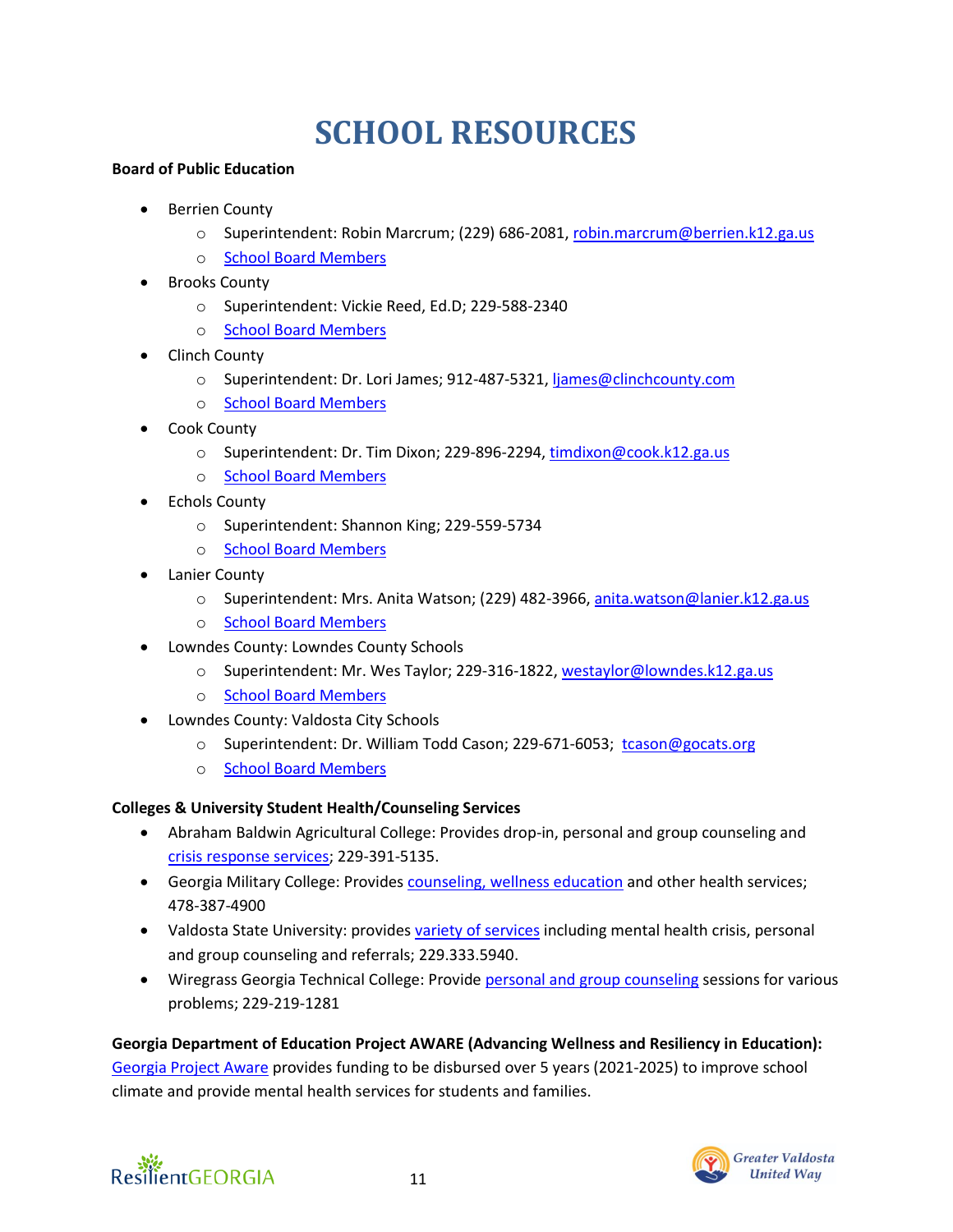**Positive Behavioral Interventions and Supports (PBIS):** 3-tiered framework that schools use to improve school safety and promote positive behavior. Learn more [here.](https://www.pbis.org/)

- Berrien County School District PBIS: To improve the culture and climate of the Bibb County School District and community settings through the Positive Behavioral Intervention & Supports framework.
	- o Curlandra L. Smith (PBIS Coordinator)[,curlandra.smith@bcsdk12.net.](mailto:curlandra.smith@bcsdk12.net)
	- o [List of current PBIS schools in Georgia by county](https://files.constantcontact.com/6e79dc12801/455ffd30-f1e8-4532-ad1b-d0f33cd31dfd.xlsx)
	- o [List & phone number of PBIS coaches by schools](https://files.constantcontact.com/6e79dc12801/b034453d-1b08-4d51-88bf-5e2acee03003.xlsx)
- Brooks County
	- o [List of current PBIS schools in Georgia by county](https://files.constantcontact.com/6e79dc12801/455ffd30-f1e8-4532-ad1b-d0f33cd31dfd.xlsx)
- Cook County
	- o [List of current PBIS schools in Georgia by county](https://files.constantcontact.com/6e79dc12801/455ffd30-f1e8-4532-ad1b-d0f33cd31dfd.xlsx)
- Clinch County
	- o Renee Harris[; rharris@clinchcounty.com](mailto:rharris@clinchcounty.com)
- **Echols County** 
	- o [List of current PBIS schools in Georgia by county](https://files.constantcontact.com/6e79dc12801/455ffd30-f1e8-4532-ad1b-d0f33cd31dfd.xlsx)
	- o PBIS District Coordinator: Jason Pinkney, 478-218-4618, [jason.pinkney@hcbe.net](mailto:jason.pinkney@hcbe.net)
- Lanier County: PBIS Coaches
	- o Lanier County High School: Susan Mannino[; susan.mannino@lanier.k12.us](mailto:susan.mannino@lanier.k12.us)
	- o Lanier County Middle School: Jaden Mierzejewski; [jaden.mierzejewski@lanier.k12.ga.us](mailto:jaden.mierzejewski@lanier.k12.ga.us)
- Lowndes County
	- o [List of current PBIS schools in Georgia by county](https://files.constantcontact.com/6e79dc12801/455ffd30-f1e8-4532-ad1b-d0f33cd31dfd.xlsx)

### **Regional Educational Service Agency (RESA)**

- Coastal Plains Regional Educational Service Agency [\(CPRESA\)](https://sites.google.com/cpresa.org/cpresa/home)climate specialist: provide technical assistance and support to district level personnel in working toward improving school climate and implementing Positive Behavioral Interventions & Supports (PBIS)
	- o Executive Director: Lance Heard; 229-546-4094
	- o CPRESA service area: Berrien County Schools, Brooks County Schools, Cook County Schools, Echols County Schools, Lanier County Schools, Lowndes County Schools.
	- o Access board of control and other CPRESA specialist[s here](https://sites.google.com/cpresa.org/cpresa/about-us#h.88tj2yymt7gz)
- Okefenokee Regional Educational Service Agency [\(OKRESA\)](https://okresa.org/about/): assist and support region 9 schools in developing the capacity to be collaborative, high performing schools focused on student learning.
	- o Executive Director: Dr. Greg Jacobs; 912-285-6151, [gjacobs@okresa.org](mailto:gjacobs@okresa.org)
	- o OKRESA service area: Clinch county
	- o Access board of control and other OKRESA specialists [here](https://okresa.org/about/)

**Georgia School Based Health Alliance [\(GASBHA\)](http://gasbha.org/):** advances the health and success of Georgia's children through community partnerships to develop and support school based health centers**.**

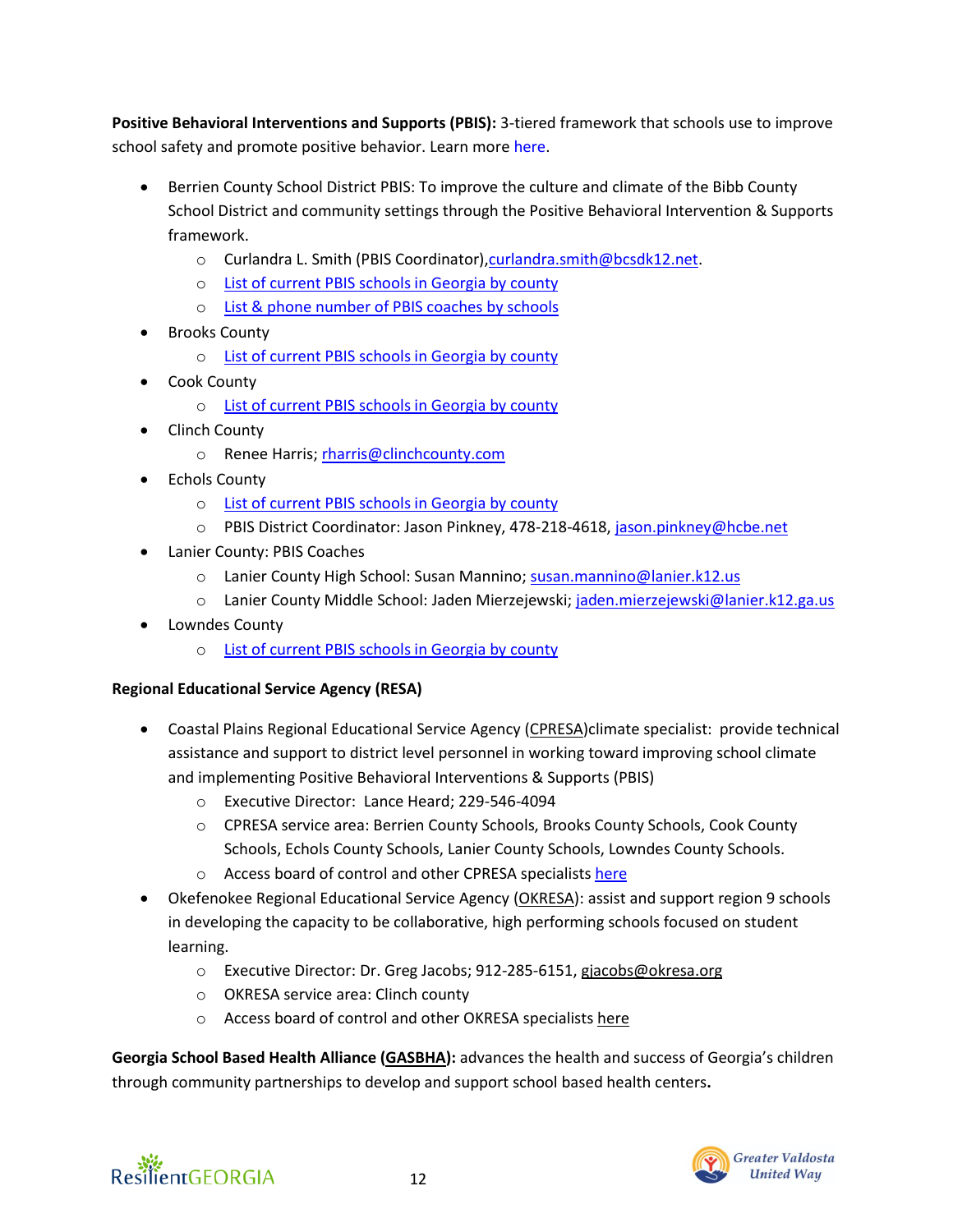### **School Psychological Services**

- Berrien county school district social worker
	- o Katie Ray; (229) 686-7438, [Katie.ray@berrien.k12.ga.us](mailto:Katie.ray@berrien.k12.ga.us)
	- o Kristin Powell; : (229) 686-2021[, kristin.powell@berrien.k12.ga.us](mailto:kristin.powell@berrien.k12.ga.us)
- Brooks county school district: [School Psychologists](https://files.constantcontact.com/6e79dc12801/1220b41f-e660-4fdb-b6e5-24824008c518.xlsx)
- Clinch County school district: Renee Harris[; rharris@clinchcounty.com](mailto:rharris@clinchcounty.com)
- Cook County school district: Sheanette Drake; 706-444-5775[, sdrake@hancock.k12.ga.us](mailto:sdrake@hancock.k12.ga.us)
	- o Cook Primary School: Almeta Owens; 229-549-7713
	- o Cook Elementary School: Sataria Clayton; 229-549-6250, [sclayton@cook.k12.ga.us](mailto:sclayton@cook.k12.ga.us)
	- o Cook Middle School: Blake Suggs; 229-549-5999
- Echols County school psychology coordinator:
	- o Echols County High School: Karen Black; 229-559-2486
- Lanier County school district:
	- o Crystal Allen School Psychologist[; Crystal.Allen@lanier.k12.ga.us](mailto:Crystal.Allen@lanier.k12.ga.us)
	- o Cheryl Powell School Social Worker[; cheryl.powell@lanier.k12.ga.us](mailto:cheryl.powell@lanier.k12.ga.us)
- Lowndes County School District:
	- o [School psychologists](https://files.constantcontact.com/6e79dc12801/1220b41f-e660-4fdb-b6e5-24824008c518.xlsx)
- Valdosta City Schools
	- o [Pinevale Elementary PBIS Team](https://sites.google.com/gocats.org/pinevaletigerway/pinevale-pbis)
	- o [School counselors](https://files.constantcontact.com/6e79dc12801/1220b41f-e660-4fdb-b6e5-24824008c518.xlsx)
	- o [Valdosta City Schools Social Workers](https://www.gocats.org/apps/pages/index.jsp?uREC_ID=335451&type=d&pREC_ID=743143)
	- o [Valdosta High School Counseling Department](https://vhs.gocats.org/apps/pages/index.jsp?uREC_ID=333831&type=d&pREC_ID=staff)

**[The Georgia Apex Program](https://dbhdd.georgia.gov/georgia-apex-program)**: Georgia Department of Behavioral Health and Developmental Disabilities program to increase access to mental health services for school-aged youth, Pre-Kindergarten to 12th grade, throughout the state.

- **Berrien County** 
	- o [Legacy Behavioral Health Services;](https://legacysga.com/contact/) 229-494-9416
- **Brooks County** 
	- o [Legacy Behavioral Health Services;](https://legacysga.com/contact/) 229-605-0197
- Clinch County
	- o [Unison Behavioral Health;](https://unisonbehavioralhealth.com/) 912-487-5234 x6610
- Cook County
	- o [Legacy Behavioral Health Services;](https://legacysga.com/contact/) 229-896-4559
- **Echols County** 
	- o [Legacy Behavioral Health Services;](https://legacysga.com/contact/) 229-671-6100
- **Lanier County** 
	- o [Legacy Behavioral Health Services;](https://legacysga.com/contact/) 229-671-6100
- Lowndes County
	- o [Legacy Behavioral Health Services;](https://legacysga.com/contact/) 229-671-6162



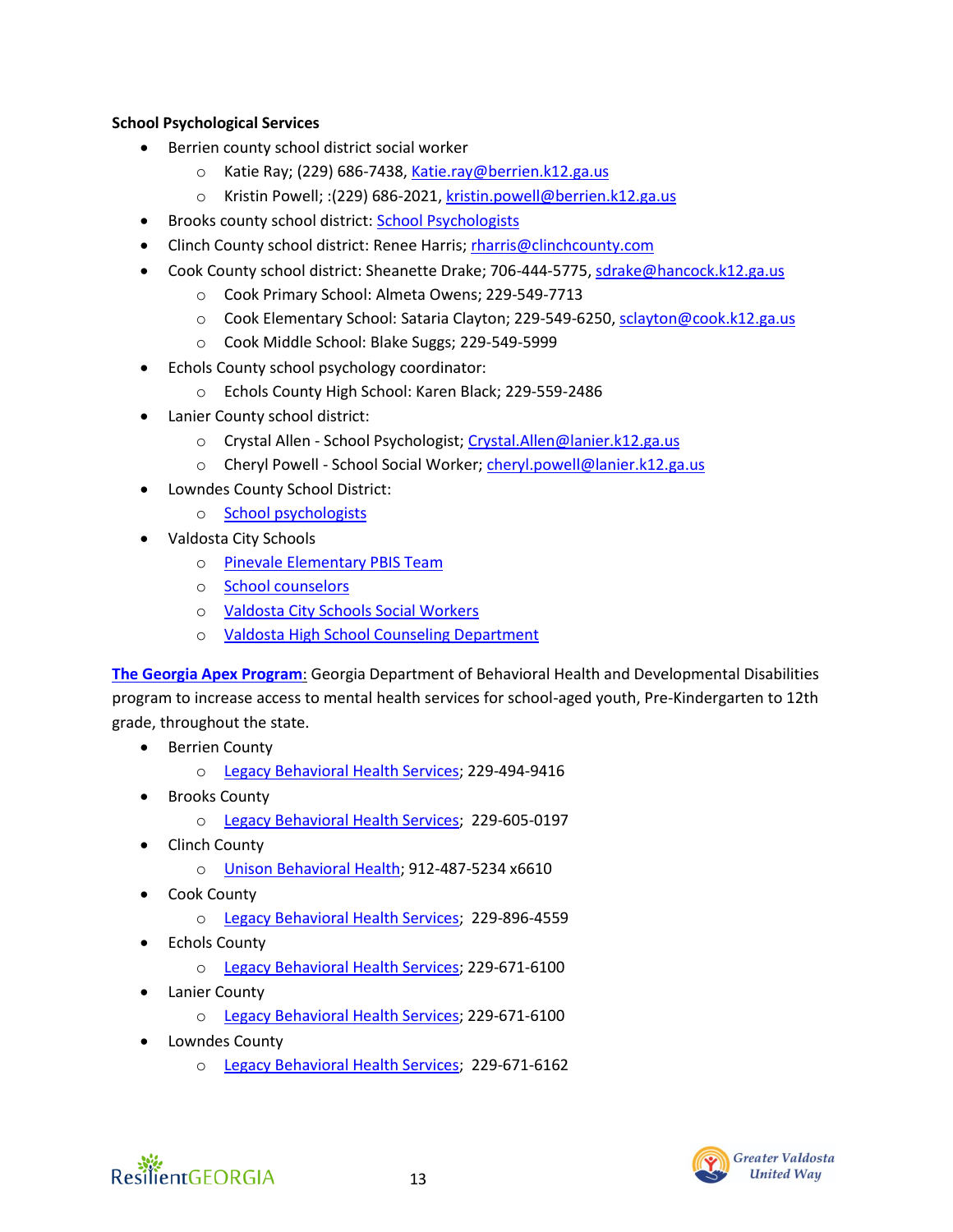### <span id="page-13-0"></span>**SELECT TRAUMA-INFORMED & ACE PREVENTION TRAINING RESOURCES**

ACE-Adverse childhood experiences (ACEs): Potentially traumatic events that occur in childhood. Learn more [here.](https://www.cdc.gov/violenceprevention/aces/fastfact.html?CDC_AA_refVal=https%3A%2F%2Fwww.cdc.gov%2Fviolenceprevention%2Facestudy%2Ffastfact.html)

Trauma-Informed: Based on the knowledge and understanding of trauma and its far-reaching implications. Learn more [here.](https://ncsacw.samhsa.gov/userfiles/files/SAMHSA_Trauma.pdf)

- **Community Resiliency Model [\(CRM\):](http://www.crmgeorgia.org/Home/Description)** is an innovative and preventative low-cost, low-intensity training, which involves a simple set of mental wellness skills that can be readily learned and practiced. CRM skills can restore the natural balance of the nervous system by focusing on sensations of well-being.
	- o Dr. Linda Grabbe,(Certified CRM Trainer) [lgrabbe@emory.edu,](mailto:lgrabbe@emory.edu) App: ichillapp
- **Connections Matters Georgia**: is an interactive discussion-based workshop that can be taken in either two days (2 hours each day) OR one day (4 hours) via virtual Zoom format. Participants learn about adverse childhood experiences (ACEs), trauma, and resiliency. [Register for individual](http://cmgeorgia.org/index.php/training/)  [training or request a group training here;](http://cmgeorgia.org/index.php/training/) [Connectionsmatterga@gmail.com;](mailto:Connectionsmatterga@gmail.com;)
- **Mental Health First Aid** [\(MHA\):](https://www.mhageorgia.org/mental-health-first-aid/) is a skills-based training course that teaches participants about mental health and substance-use issues. This training is available in both adult and youth curriculum; 770-741-1481.
- **Mindful Self-Compassion 1-Day Workshop** [\(MSC1D\)](file:///C:/Users/Gbemisola/Desktop/Resilient%20GA/1-day%20evidence-based%20skills-building%20workshop%20in%20mindful%20self-compassion.%20This%20training%20helps%20participants%20learn%20fundamental%20concepts%20and%20skills%20in%20mindfulness%20and%20self-compassion): is a 1-day evidence-based skills-building workshop that teaches participants the fundamental concepts and skills of mindfulness and selfcompassion. This training equips participants with the ability to use self-compassion to handle difficult emotions with greater ease.
- **National Alliance on Mental Illness** [\(NAMI\)Georgia:](https://namiga.org/shine-resiliency-clubhouse-opens-statesboro/) mental health advocacy group that provides education, programs, and support group to erase mental illness stigma.
- **Darkness to Light/Stewards of Children Training**: d adult-focused, evidence-informed curriculum proven to increase knowledge and attitudes about child sexual abuse and change behaviors promoting protective factors. The one-time 2 1⁄2 hour Stewards of Children program is available through a group session led by an authorized facilitator as well as online. Learn more [here.](https://georgiacenterforchildadvocacy.org/file_download/inline/567282cb-9cdd-42bb-96a6-3c2ab210bd4f)
	- o Nikki Berge[r NikkiB@gacfca.org;](mailto:NikkiB@gacfca.org) 678-904-2880
	- o Taylor Strickland [sarcadvocate@valdostahaven.org;](mailto:sarcadvocate@valdostahaven.org) 229-539-2275
- **Question, Persuade, and Refer** [\(QPR\)](https://guideinc.org/prevention/suicide/suicide-prevention-training-events/): is an innovative, practical and proven suicide prevention training that empowers participants, regardless of their background, to make a positive difference in the life of someone they know.

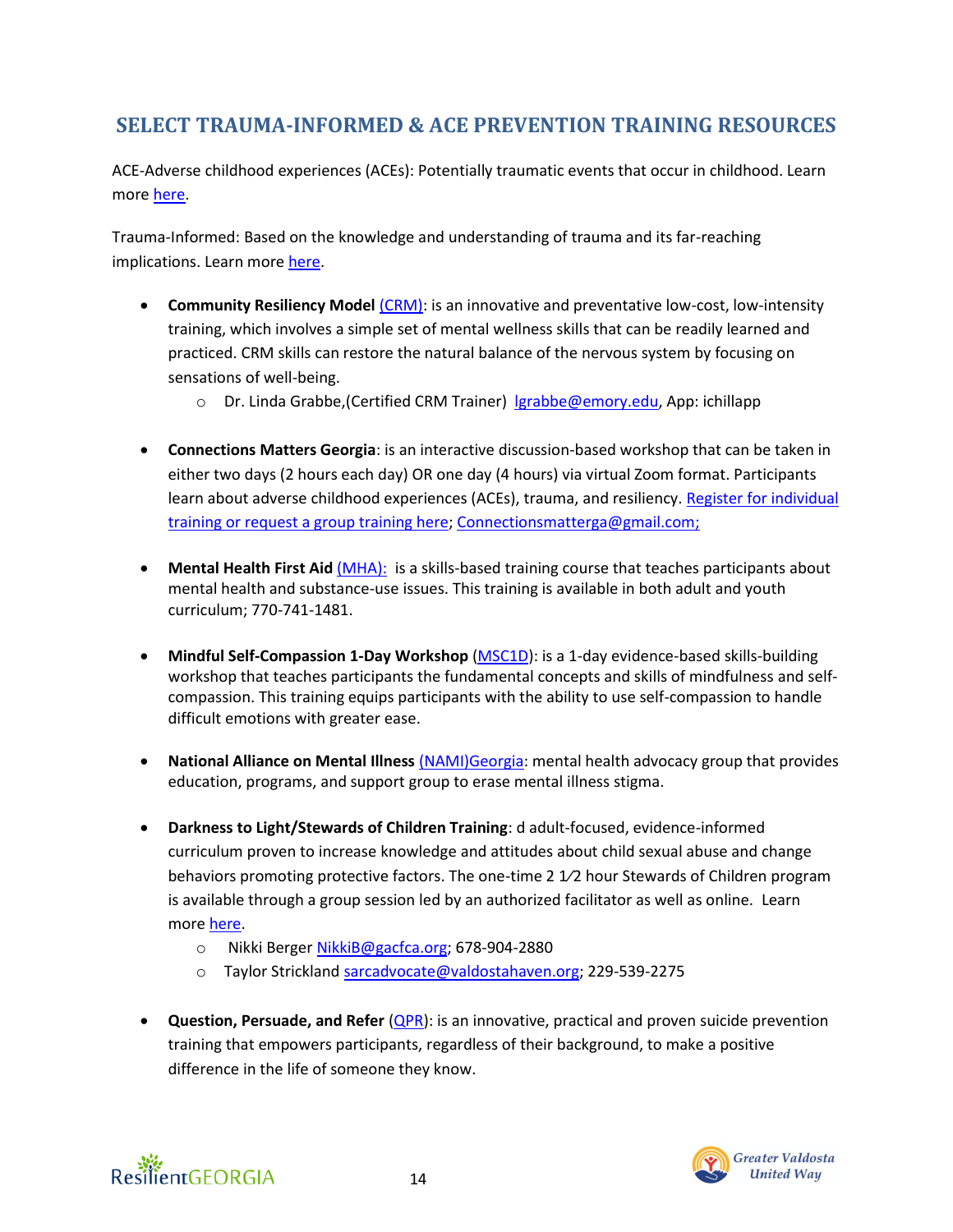### **STATE DEPARTMENTS AND AGENCIES**

<span id="page-14-0"></span>**Georgia Department of Behavioral Health and Developmental Disabilities [\(DBHDD\):](https://dbhdd.georgia.gov/)** state agency responsible for providing mental health, substance abuse, intellectual & developmental disabilities, deaf services across the state; (404) 657-2252

DBHD[D Office of Constituent Services:](https://dbhdd.georgia.gov/how-do-i-contact-constituent-services) Point of contact to answer questions, address complaints, inquiries, and recommendations about DBHDD services. Fill out online intake form, call (404) 657-5964 or email [DBHDDConstituentServices@dbhdd.ga.gov](mailto:DBHDDConstituentServices@dbhdd.ga.gov)

DBHDD Regional Field Offices: administers DBHDD hospital and community resources in 6 regions; more info [here](https://dbhdd.georgia.gov/regional-field-offices)

- Berrien County
	- o [Region](https://dbhdd.georgia.gov/region-4-field-office) 4: (229)-225-5099; Toll Free: (877) 683-8557
- Brooks county
	- o [Region 4:](https://dbhdd.georgia.gov/region-4-field-office) (229)-225-5099; Toll Free: (877) 683-8557
- Clinch County
	- o [Region 5:](https://dbhdd.georgia.gov/regional-field-offices/region-5-field-office) 912-303-1649
- **Cook County** 
	- o [Region 4:](https://dbhdd.georgia.gov/region-4-field-office) (229)-225-5099; Toll Free: (877) 683-8557
- **Echols County** 
	- o [Region 4:](https://dbhdd.georgia.gov/region-4-field-office) (229)-225-5099; Toll Free: (877) 683-8557
- **Lanier County** 
	- o [Region 4:](https://dbhdd.georgia.gov/region-4-field-office) (229)-225-5099; Toll Free: (877) 683-8557
- Lowndes County
	- o [Region 4:](https://dbhdd.georgia.gov/region-4-field-office) (229)-225-5099; Toll Free: (877) 683-8557

[DBHDD State hospitals:](https://dbhdd.georgia.gov/be-caring) 5 state hospitals offering inpatient adult mental health and forensic services. To be referred to hospital services in your area, please call the Georgia Crisis & Access Line at 1-800-715- 4225, available 24/7. [Map of all state psychiatric hospital locations](https://dbhdd.georgia.gov/find-location/state-psychiatric-hospital)

- **Berrien County** 
	- o Georgia Regional Hospital at Savannah; 912-356-2011

**Resiliency Support Clubhouse**: 6 statewide locations, provides supportive services including educational supports, employment services, peer support, family engagement, social activities, and other initiatives geared to engage youth and assist them in managing behaviors and symptoms.

**Crisis Stabilization Units (CSU):** provides short-term acute stabilization of behavioral health problems for youth

- [Legacy Behavioral Health Services Crisis Center-](https://legacysga.com/crisis-stabilization/)229-671-3500; [pcartwright@bhsga.com](mailto:pcartwright@bhsga.com)
	- o 3120 North Oak Street Ext. Suite C Valdosta, GA 31602



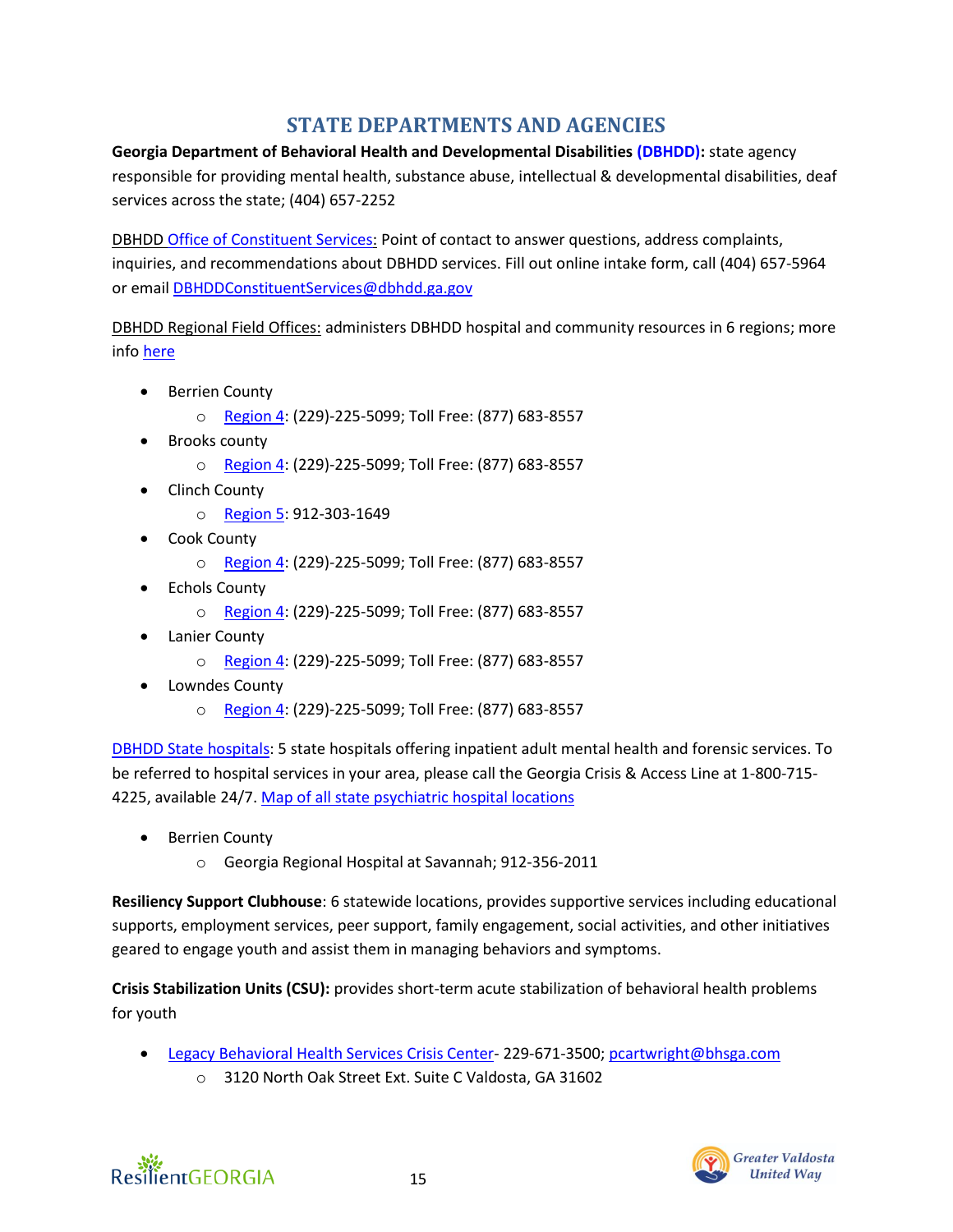**Community based Residential Psychiatric Residential Treatment Facility Services:** Provides comprehensive mental health and substance abuse treatment to children, adolescents, and young adults who, due to severe emotional disturbance, are in need of quality active treatment that can only be provided in an inpatient treatment setting and for whom alternative, less restrictive forms of treatment have been tried and found unsuccessful.

- [Legacy Behavioral Health Services-Brooks ITR;](https://legacysga.com/contact/) 229-605-0197
	- o 1749 Dew Berry Road Dixie, GA 31629
- [Legacy Behavioral Health Services-Lowndes Mid-Town Residential;](https://legacysga.com/contact/) 229-671-4255
	- o 1209 North Toombs St Valdosta, GA 31601

**Community Service Boards (CSBs):** Georgia's public safety-net providers of mental health, substance use disorder, and intellectual and developmental disability treatment and services. CSBs are quasigovernmental agencies with oversight from the Georgia Department of Behavioral Health and Developmental Disabilities. [Directory of all DHDD CSB](https://files.constantcontact.com/6e79dc12801/2c2003db-ab91-459e-b142-0862f078720b.xlsx) in the state.

- Berrien County
	- o [Legacy Behavioral Health Services-Berrien Mental Health;](https://legacysga.com/contact/) 229-494-9416
		- 104 N Dogwood Dr. Nashville, GA 31639
	- o [Legacy Behavioral Health Services-Berrien County Service Center;](https://legacysga.com/contact/) 229-494-9416
		- 507 Laurel Street Nashville, GA 31639
- **Brooks County** 
	- o [Legacy Behavioral Health Services-Brooks County Service Center;](https://legacysga.com/contact/) 229)263-7510
		- 1200 W. Rountree Street Quitman, GA 31643
- Clinch County
	- o [Unison Behavioral Health;](https://unisonbehavioralhealth.com/) 912-487-5234 x6610
		- 1007 Mary Street, PO Box 1397 Waycross, GA 31503
- Cook County
	- o [Legacy Behavioral Health Services-Cook Service Center;](https://legacysga.com/contact/) 229-896-7994
		- 203 Industrial Park Drive Adel, GA 31620
	- o [Legacy Behavioral Health Services-Cook Mental Health;](https://legacysga.com/contact/) 229-896-4559
		- 1905 South Hutchinson Adel, GA 31620
- **Echols County** 
	- o [Legacy Behavioral Health Services;](https://legacysga.com/contact/) 229-671-6100
- Lanier County
	- o [Legacy Behavioral Health Services;](https://legacysga.com/contact/) 229-671-6100
- Lowndes County
	- o [Behavioral Health Services-Lowndes County Service Center;](https://legacysga.com/contact/) 229-506-6502
		- 1644 East Park Ave Valdosta, GA 31602
	- o [Behavioral Health Services-Mental Health Center;](https://legacysga.com/contact/) 229-671-6162, 229-671-6170
		- 3120 North Oak St Ext, Suite B Valdosta, GA 31602



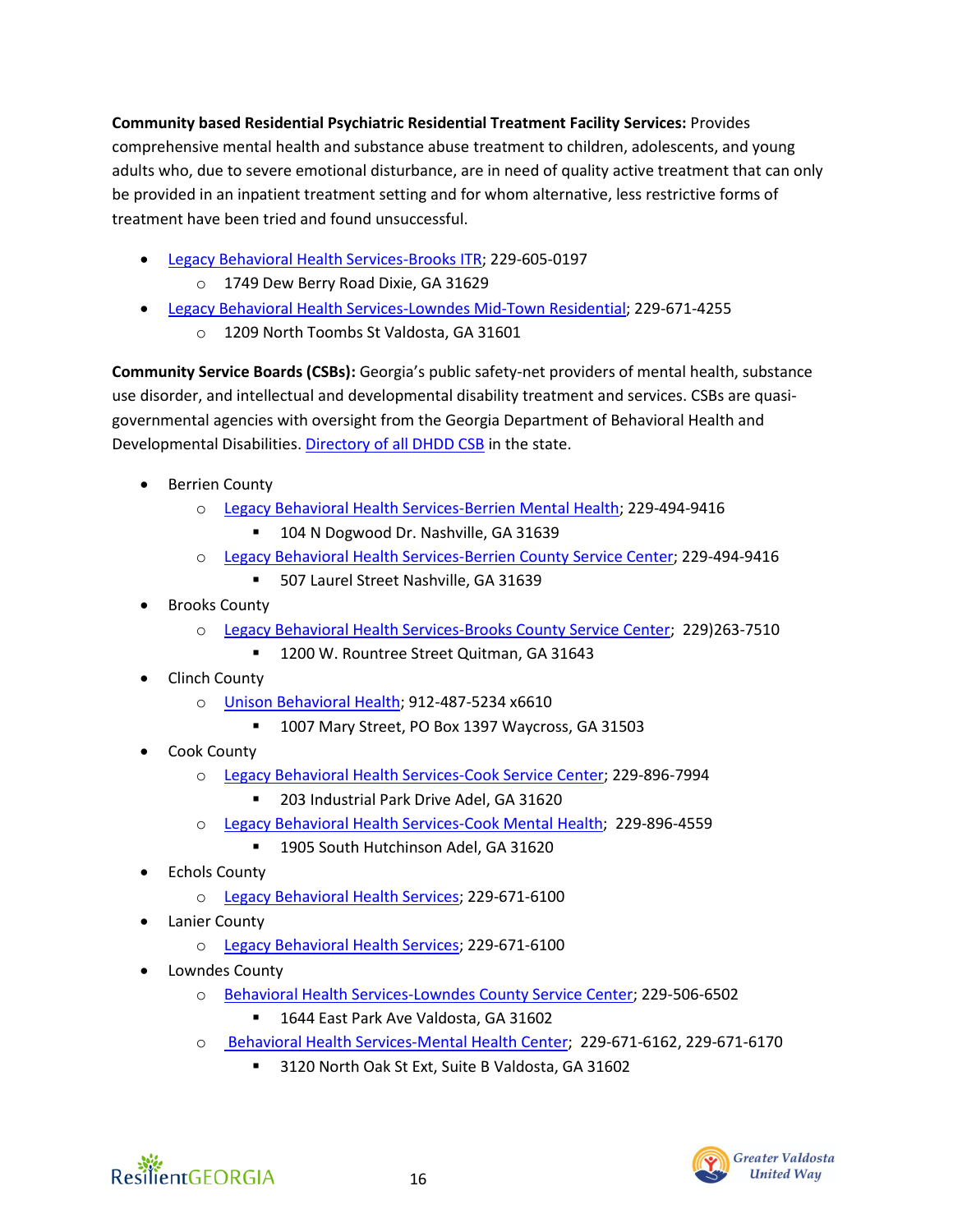**Federally Qualified Health Center[s \(FQHCs\):](https://dch.georgia.gov/federally-qualified-health-centers-fqhcs-community-health-centers-chcs)** Safety net health providers; provide accessible and affordable essential primary and preventive health services including behavioral health under Georgia's Department of Community Health. Some provide comprehensive services including mental health and some provide only dental & physical health services. For complete list, see [here,](https://files.constantcontact.com/6e79dc12801/4401bb36-d907-40c6-b318-eaf778cf9403.xlsx) we've outlined those that provide behavioral health services.

- **Berrien County** 
	- o [Betty Dupree Healthcare Center;](https://www.scpccga.org/nashville-ga) 229-686-2774
		- 201 North Bartow Street Nashville, GA 31639
- **Brooks County** 
	- o [Primary Care of Southwest Georgia-](https://www.pcswga.org/quitman/) Quitman; 229-263-4531
		- 907 North Court Street Quitman, GA 31643
- Cook County
	- o [Southwell Medical Sylvia Barr Center;](https://mysouthwell.com/southwell-medical-sylvia-barr-center/) 229-896-8100
		- 260 M J Taylor RD Adel, GA 31620
	- o [Lenox Family Medicine;](https://www.scpccga.org/lenox-ga) 229-999-1778
		- 15 South Railroad Street Lenox, GA 31637
- Lowndes County
	- o [Northside Family Health Center;](https://www.scpccga.org/valdosta-ga) 229-253-1206
		- 247 Northside Drive Valdosta, GA 31602

**Georgia Children's Advocacy Centers [\(CACGA\)](https://www.cacga.org/):** collaborative, community-based services to provide services for children and families affected by sexual and or physical abuse.

- Lowndes County
	- o [Children's Advocacy Center of Lowndes County](https://caclowndes.org/): P. O. Box 903 Valdosta, GA 31603; 229- 245-5369

**Georgia Crisis & Access Line [\(GCAL\):](https://www.valueoptions.com/referralconnect/doLogin.do?e=Z2FjbSAg)** 24/7 helpline to get connected to crisis services for mental health, substance abuse, or intellectual/developmental disability issues in your area; 1-800-715-4225

- [Comprehensive list of GCAL Adult Behavioral Health Providers](https://files.constantcontact.com/6e79dc12801/a3fa644a-cada-43dc-a91c-67c26c46199e.xlsx)
- [Comprehensive list of GCAL Child/Adolescent Behavioral Health Providers](https://files.constantcontact.com/6e79dc12801/ec13ce31-33e1-4617-91ed-030e2afeb283.xlsx)

**Georgia Court Appointed Special Advocates** (CASA) Volunteers: specially-trained volunteers appointed by the court to improve a child's experience in foster care.

- [CASA of the Alapaha Judicial Circuit:](http://www.fccisberrien.org/) serving Atkinson, Berrien, Clinch, Cook & Lanier Counties
	- o Elaine Grice, Program Director, Family Connection Communities in Schools of Berrien County, 1015 Exum Street Nashville, GA 31639; 229-686-6576, egrice@fccisberrien.org
- [CASA Kids Program:](http://www.neverlost.org/) Serving Brooks, Colquitt & Thomas Counties
	- o Wendy Greene, Executive Director P.O. Box 1034 Thomasville, GA 31799; 229-225-4338, [volunteer@neverlost.org](mailto:volunteer@neverlost.org)

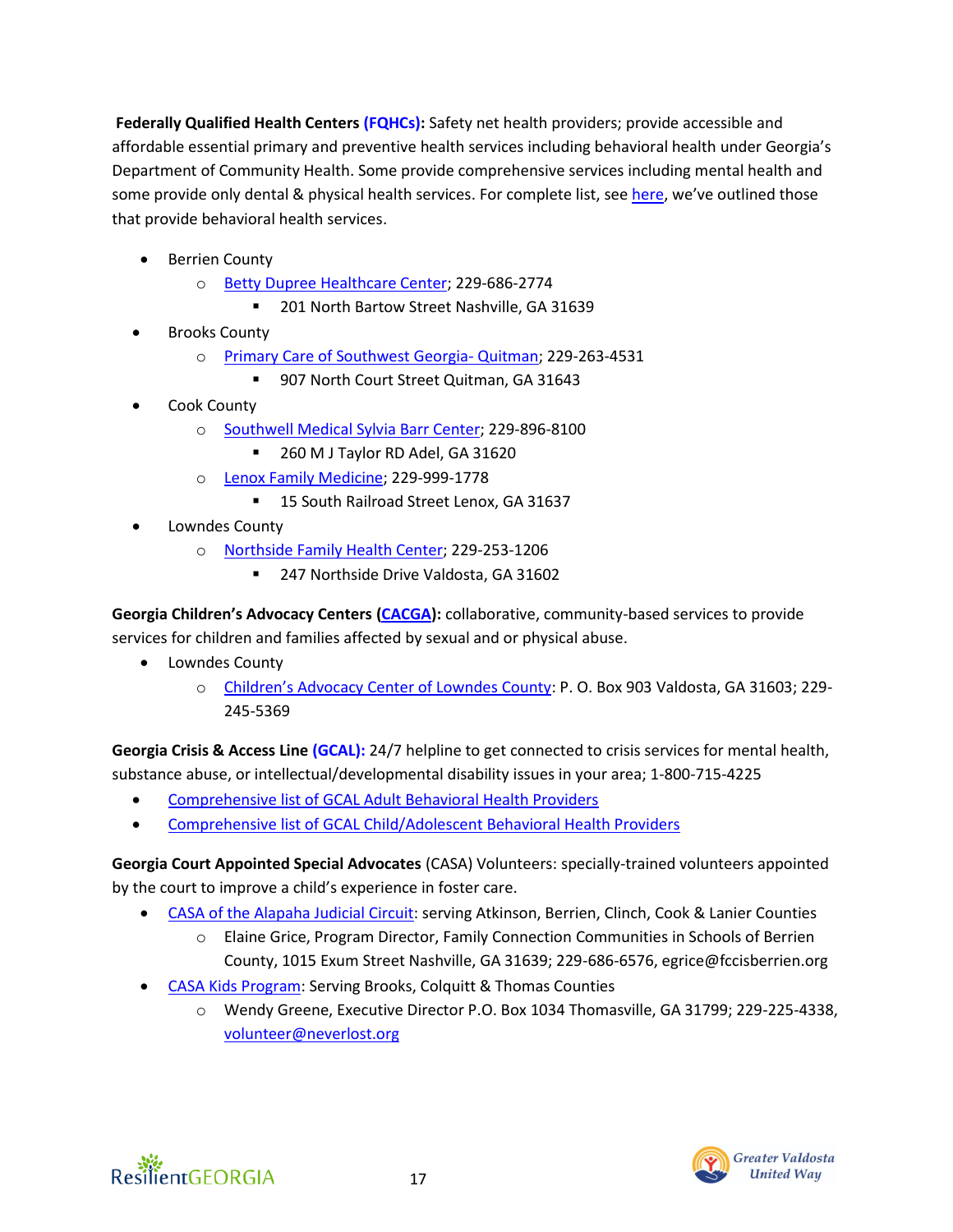**Georgia Department of Behavioral Health and Developmental Disabilities** [state hospitals:](https://dbhdd.georgia.gov/be-caring) 5 state hospitals offering inpatient adult mental health and forensic services. To be referred to hospital services in your area, please call the Georgia Crisis & Access Line at 1-800-715-4225, available 24/7.

- [Map of all state psychiatric hospital locations](https://dbhdd.georgia.gov/find-location/state-psychiatric-hospital)
- **Berrien County** 
	- o Georgia Regional Hospital at Savannah; 912-356-2011

**Georgia Department of Public Health [\(GDPH\)](https://dph.georgia.gov/):** provides free stress management services through Teen Health Center, facilitates collaboration & communication between different entities. For public health emergencies, Call 1-866-PUB-HLTH anytime, 24/7.

- District Office: 478-751-6303
- [Berrien County:](https://southhealthdistrict.com/county-health-departments/berrien-county-health-department/) 229-686-5411
- [Brooks County:](https://southhealthdistrict.com/county-health-departments/brooks-county-health-department/) 229-263-7585
- [Cook County:](https://southhealthdistrict.com/county-health-departments/cook-county-health-department/) 229-896-3030
- [Echols County:](https://southhealthdistrict.com/county-health-departments/echols-county-health-department/) 229-559-5103
- [Lanier County:](https://southhealthdistrict.com/county-health-departments/lanier-county-health-department/) 229-482-3294
- [Lowndes County:](https://southhealthdistrict.com/county-health-departments/lowndes-county-health-department/) 229-333-5257

**Georgia Department of Community Health [\(DCH\)](https://dch.georgia.gov/)**: oversee Medicaid & the State Health Benefit Plan and Healthcare Facility Regulation Division (HFRD); (404) 656-4507

**Georgia Division of Family & Children Services [\(DFCS\):](https://dfcs.georgia.gov/)** oversee reports of child abuse, foster & adoptive homes for abused and neglected children, issuing SNAP, Medicaid & TANF; (404) 657-3433, [customer\\_services\\_dfcs@dhs.ga.gov](mailto:customer_services_dfcs@dhs.ga.gov)

- [Berrien County:](https://dfcs.georgia.gov/locations/berrien-county) Region 11; 229-686-5568
- [Brooks County:](https://dfcs.georgia.gov/locations/brooks-county) Region 11; 229-263-7567
- [Clinch County:](https://dfcs.georgia.gov/locations/clinch-county) Region 11; 912-487-5263
- [Cook County:](https://dfcs.georgia.gov/locations/cook-county) Region 11; 229-896-3672
- **[Lanier County:](https://dfcs.georgia.gov/locations/lanier-county) Region 11; 229-482-3686**
- [Lowndes County:](https://dfcs.georgia.gov/locations/lowndes-county) Region 11; 229-333-5200

**Georgia's Department of Early Care and Learning [\(DECAL\):](http://www.decal.ga.gov/)** provides childcare and early education resources throughout the state.

• Detailed [directory of staff](http://www.decal.ga.gov/BftS/ContactList.aspx) in the different programs

**Georgia Department of Juvenile Justice [\(DJJ\)](https://djj.georgia.gov/)**: serves state's youth offenders by providing probation supervision, secure detention, youth with medical and mental health treatment, including behavioral health, through age 21.



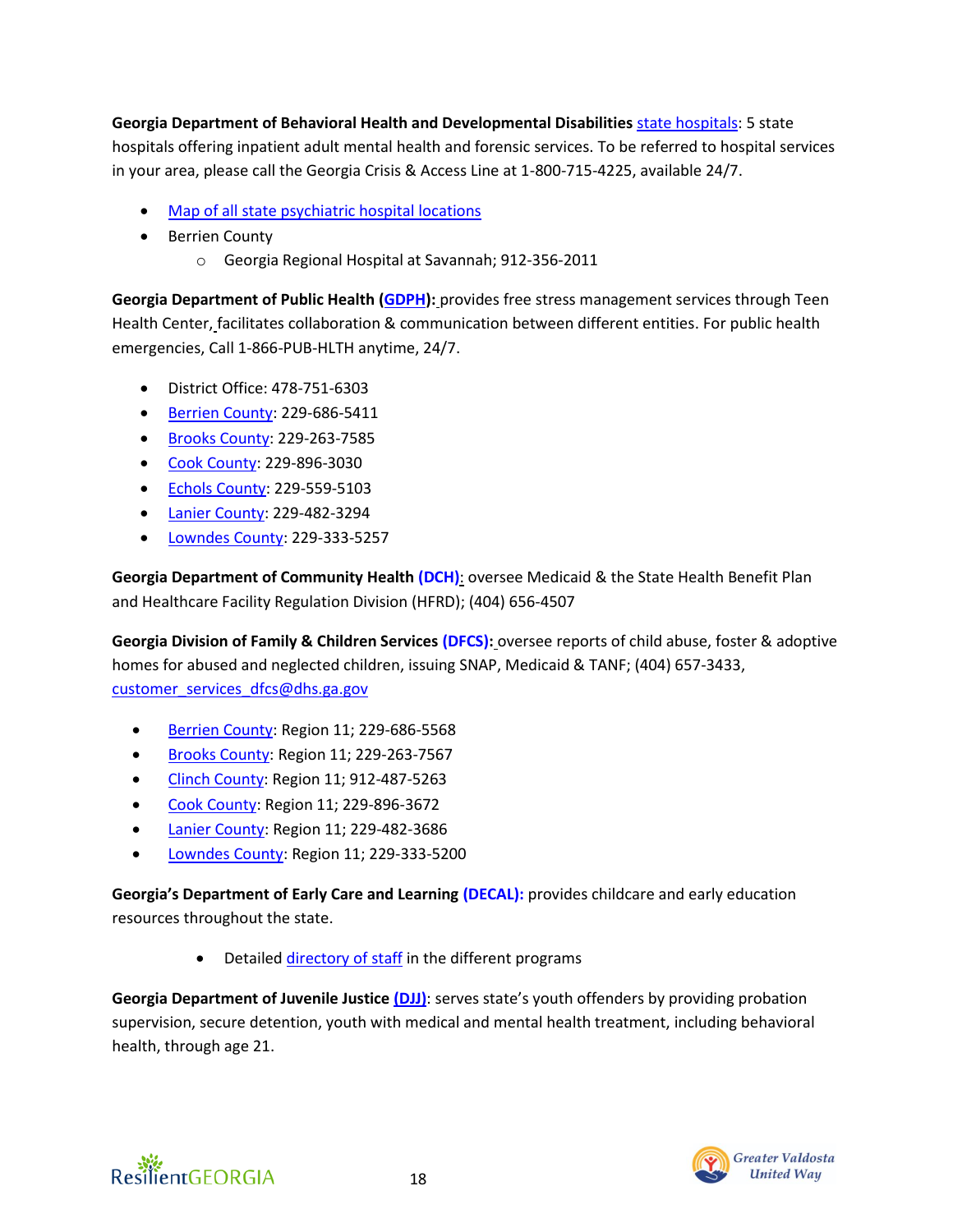• Office of Behavioral Health Services (OBHS): Dr. Christine Doyle (Contact Director) 404- 508-6597

**Georgia Mental Health Consumer Network [\(GMHCN\)](https://www.gmhcn.org/):** leads local and statewide initiatives to promote and provide behavioral health services including peer mentoring and online wellness resources; 404- 687-9487.

**Georgia Public Defender Counci[l Mental Health Courts](http://www.gapubdef.org/index.php/office-of-the-mental-health-advocate/mental-health-courts)**: 24 month judicially supervised, treatmentbased program for those individuals with a documented mental health diagnosis.

**Local Interagency Planning Team [\(LIPT](https://gacoeonline.gsu.edu/soc/lipt/)**): is a group of local child-serving agencies and community supports working with youth with severe emotional disturbance (SED) and their families using the System of Care approach by facilitate the coordination of services.

- Department of Behavioral Health and Developmental Disabilities Regiona[l Map](https://gacoeonline.gsu.edu/files/2019/09/SOC_LIPT-Brochure_FINAL_09.2019.pdf)
- **Berrien County** 
	- o Region 4: LIPT Chair; Todd Jones, 229-225-5099 [todd.jones@dbhdd.ga.gov](mailto:todd.jones@dbhdd.ga.gov)
- **Brooks County** 
	- o Region 4: LIPT Chair; Todd Jones, 229-225-5099 [todd.jones@dbhdd.ga.gov](mailto:todd.jones@dbhdd.ga.gov)
- Clinch County
	- o Region 5: LIPT Chair; JaVonna Daniels; 912-303-1670 [javonna.daniels@dbhdd.ga.gov](mailto:javonna.daniels@dbhdd.ga.gov)
- Cook County
	- o Region 4: LIPT Chair; Todd Jones, 229-225-5099 [todd.jones@dbhdd.ga.gov](mailto:todd.jones@dbhdd.ga.gov)
- Lanier County
	- o Region 4: LIPT Chair; Todd Jones, 229-225-5099 [todd.jones@dbhdd.ga.gov](mailto:todd.jones@dbhdd.ga.gov)
- Lowndes County
	- o Region 4: LIPT Chair; Todd Jones, 229-225-5099 [todd.jones@dbhdd.ga.gov](mailto:todd.jones@dbhdd.ga.gov)

**[Peer2Peer Warm Line:](https://www.gmhcn.org/peer2peer-warm-line)** 24 hours phone peer support from certified peer specialists to provide assistance and resources for challenging life experiences and chronic behavioral health conditions; 888-945-1414

**Youth Development Campuses**-Medium to low-security detention centers operated locally by the Juvenile Justice Department and holds youths awaiting the determination of punishment for the crimes which they are accused.



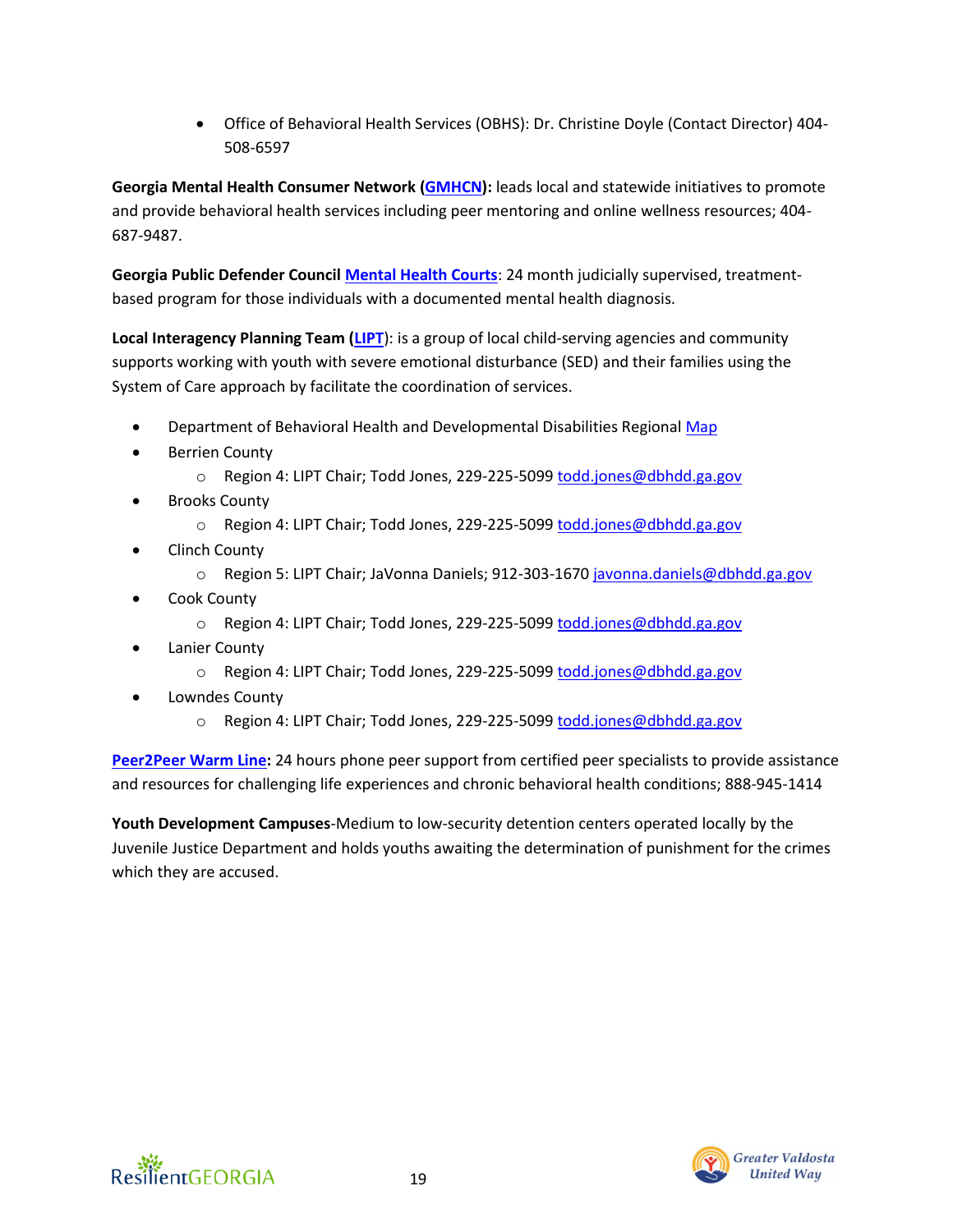## **Support Group**

<span id="page-19-0"></span>Alcoholics Anonymous

- [Berrien county meetings schedule and zoom link](https://find.aageorgia.org/meetings/county/berrien+county)
- [Brooks county meetings schedule](https://find.aageorgia.org/meetings/location/36)
- [Clinch County meeting schedule](https://find.aageorgia.org/meetings/county/clinch+county)
- [Cook County meeting schedule](https://find.aageorgia.org/meetings/county/cook+county)
- [Lanier County meeting schedule](https://find.aageorgia.org/meetings/county/lanier+county)
- [Lowndes County meeting schedule](https://find.aageorgia.org/meetings/county/lowndes+county)

Georgia Parent Support Network [\(GPNS\)](http://gpsn.org/resources): 1-844-278-6945, 404-758.4500, [info@gpsn.org](mailto:info@gpsn.org)

• [Weekly](https://gpsn.org/parentsupport/) Statewide Parent Education & Support Group: [lisa.pace@gpsn.org,](mailto:lisa.pace@gpsn.org) 770-545-4298

[Legacy Behavioral Health Services-Peer Support;](https://legacysga.com/contact/) 229-223-3263

• 110 East 4th Street Adel, GA 31620

Narcotics Anonymous:<https://grscna.com/>

• South Georgia Meeting [weekly list](https://grscna.com/south-georgia-area/)

Workaholics Anonymous[: Online & phone meetings.](https://workaholics-anonymous.org/meetings/wa-meetings)

- Intown Community Church. Chris; [atlantaworkaholics@gmail.com](mailto:atlantaworkaholics@gmail.com) 646-656-1592
- Atlanta, GA Catalyst. Brenda; 404-325-5288, 404-731-3399